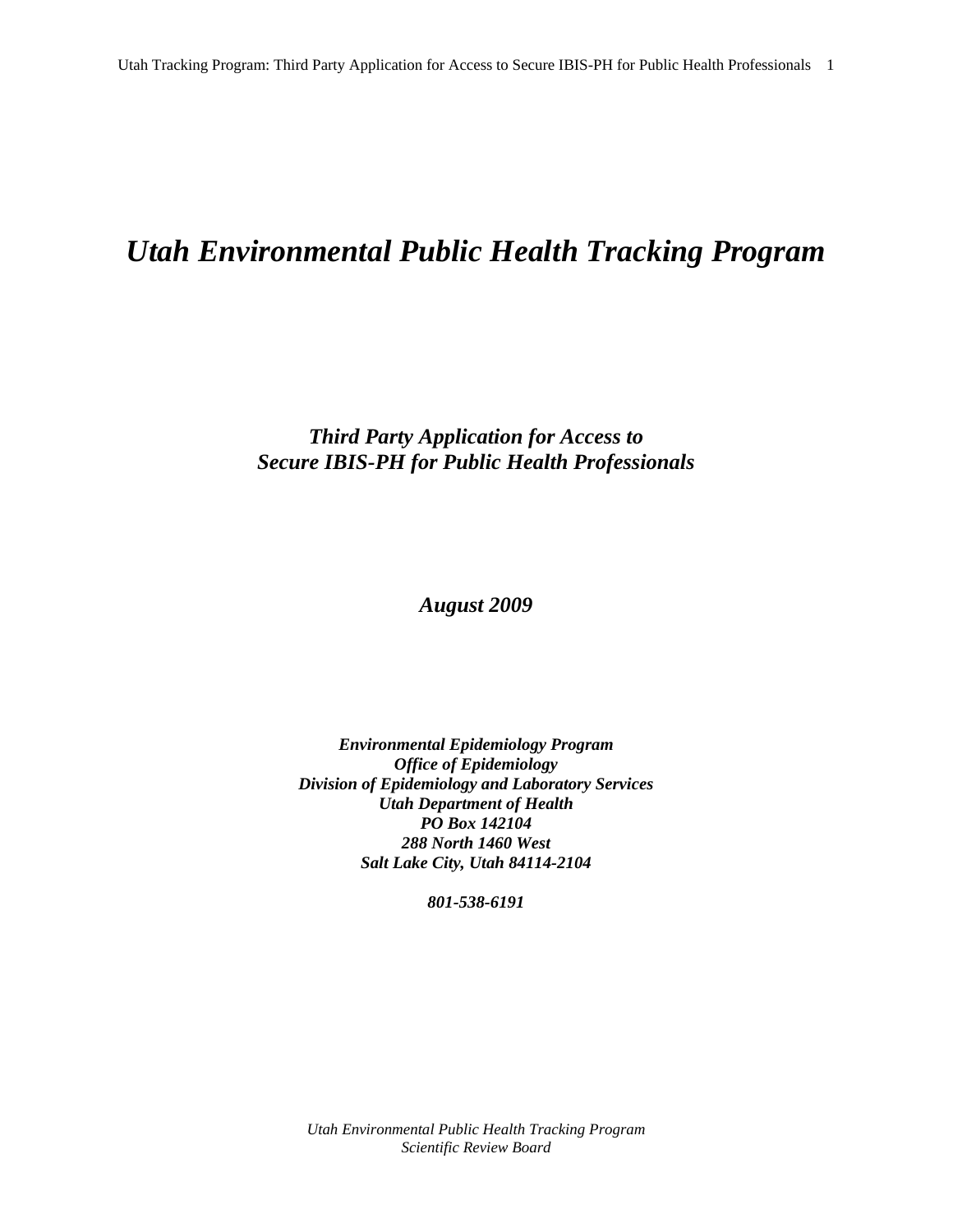Utah Environmental Public Health Tracking Program

Third Party Application for Access to Utah's Secure Indicator-Based Information System for Public Health (IBIS-PH) for Research Projects

# **Table of Contents**

|                          | I. Overview of the Utah Tracking Network                                      |                |
|--------------------------|-------------------------------------------------------------------------------|----------------|
| A.                       | Background                                                                    | 3              |
| <b>B.</b>                | Definition of Third Party User                                                | $\mathfrak{Z}$ |
| C.                       | Description of the Utah Tracking Program                                      | 3              |
| D.                       | Organization of the Utah Tracking Program                                     | $\overline{4}$ |
| Е.                       | Data Structure in the Utah Tracking Network Data Warehouse                    | 5              |
| F.                       | <b>Standards-based Data Security</b>                                          | 6              |
|                          | II. Application for Access to Secure IBIS-PH: Research Projects               |                |
| A.                       | The Application Structure                                                     | 8              |
| <b>B.</b>                | <b>Application Review Procedures</b>                                          | 9              |
|                          | <b>III. Monitoring Data Access and Use</b>                                    |                |
| A.                       | General                                                                       | 10             |
| <b>B.</b>                | The SRB                                                                       | 10             |
| C.                       | Periodic Status Reports                                                       | 10             |
| D.                       | <b>Public Presentation Approval</b>                                           | 11             |
|                          | <b>IV. Third Party Consent Policies</b>                                       | 11             |
| V. Accessing Secure Data |                                                                               | 13             |
| Appendix 1.              | Instructions for Obtaining Secure IBIS-PH Access: Public Health Professionals | 14             |
| Appendix 2.              | Secure IBIS-PH Access Request: Public Health Professionals                    | 16             |
| Appendix 3.              | Secure IBIS-PH Access Agreement Form: Public Health Professionals             | 20             |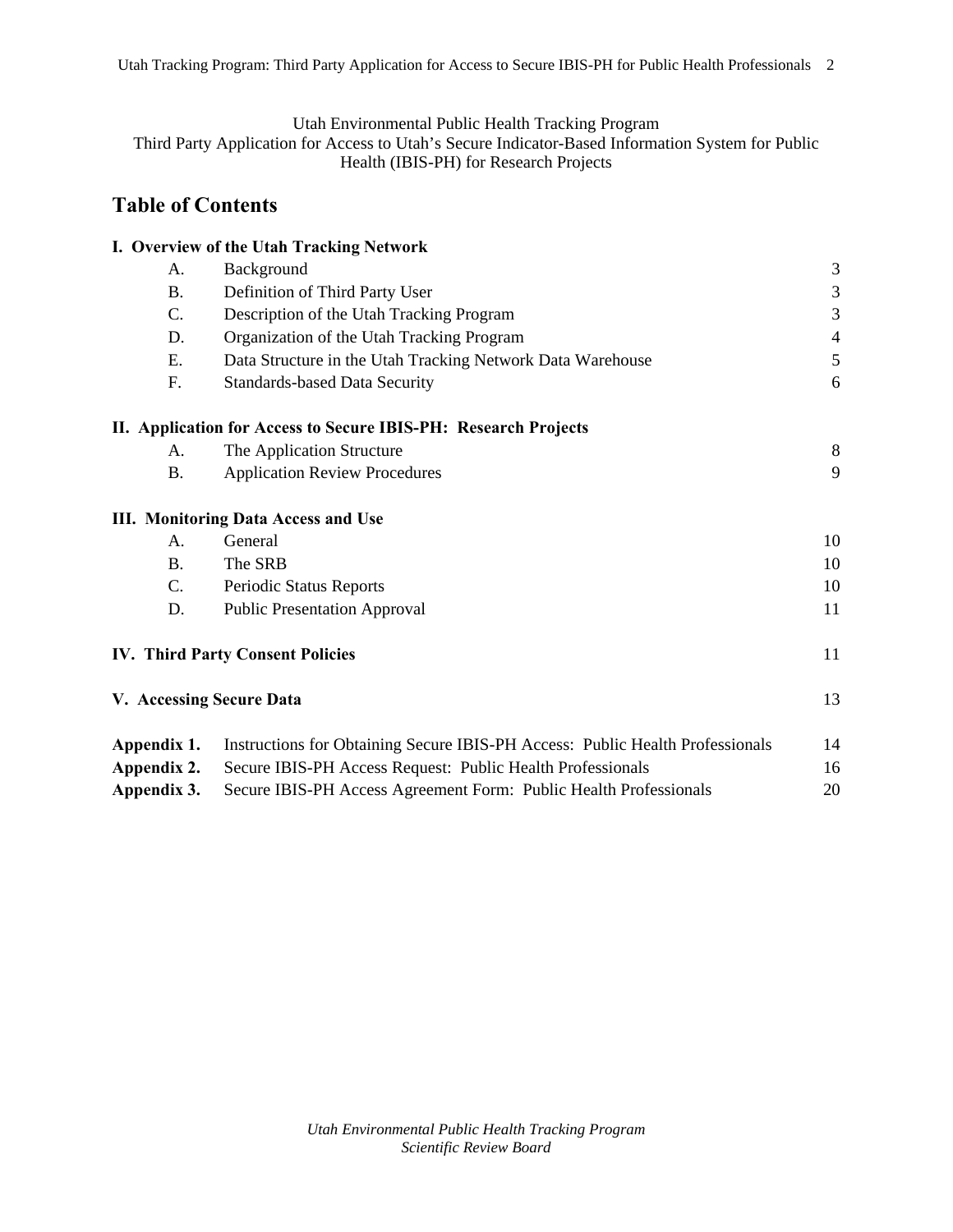# **I. Overview of the Utah Tracking Network**

**A. Background.** In 2002, Congress provided the Centers for Disease Control and Prevention (CDC) funding to begin developing a National Environmental Public Health Tracking Network (National Tracking Network) and to develop environmental health capacity within state and local health departments. With CDC funding, the Environmental Epidemiology Program (EEP) within the Utah Department of Health (UDOH) implemented a statewide Utah Environmental Public Health Tracking Network (Utah Tracking Network). The Utah Environmental Public Health Tracking Program (Utah Tracking Program) participates with the National Tracking Network.

# **B. Definition of Third Party Users**

- 1. The data contained within the Utah Tracking Network is provided by data owners. The data owners, having authority and stewardship over their agency's data, are first-party users of their agency's data. The Utah Tracking Program serve as custodians of the data and are second-party users for activities involved in preparing data for the Utah Tracking Network. A third-party user is any person or agency who accesses Utah Tracking Network data that they do not own through Utah's Secure Indicator Based Information System for Public Health (Secure IBIS-PH) or in any other way for the purpose of conducting public health investigations or research (This includes the Utah Tracking Program and any data sharing partners accessing other agencies' data.). Secure IBIS-PH (further described below) contains data that are not made available to the public because they are aggregated at a fine enough granularity to require additional protections. Public data are made available to the public through IBIS-PH and do not require the protections instituted through these policies and procedures.
- 2. Public health professionals are defined as any third-party users who need to access the data in Secure IBIS-PH for a part of their work for the UDOH, Utah local health districts, or other state or local agencies whose duties involve human health. This definition includes public health employees at all levels, including directors and other officials. These same individuals, however, fall under the definition for "researchers" when they are involved in research papers and other activities not directly related to routine surveillance and other job-related duties. In these activities, these individuals must follow the guidelines outlined in the *Third Party Application for Access to Secure IBIS-PH for Research Projects.*

# **C. Description of the Utah Tracking Program**

The Utah Tracking Program consists of four major components:

- 1. Data Warehouse: A data warehouse of relevant public health outcome, biomonitoring, population, environmental monitoring, environmental hazards, and geographic data. Initially, the Utah Tracking Network started with limited data around specific data topics. Prioritization for implementing additional data content is conducted in concert with CDC. The Utah Tracking Network data warehouse content continues to grow as funding and resources are made available.
- 2. Data Sharing: Data sharing refers to methods to transmit data between the data warehouse, data owners, the National Tracking Network infrastructure, and data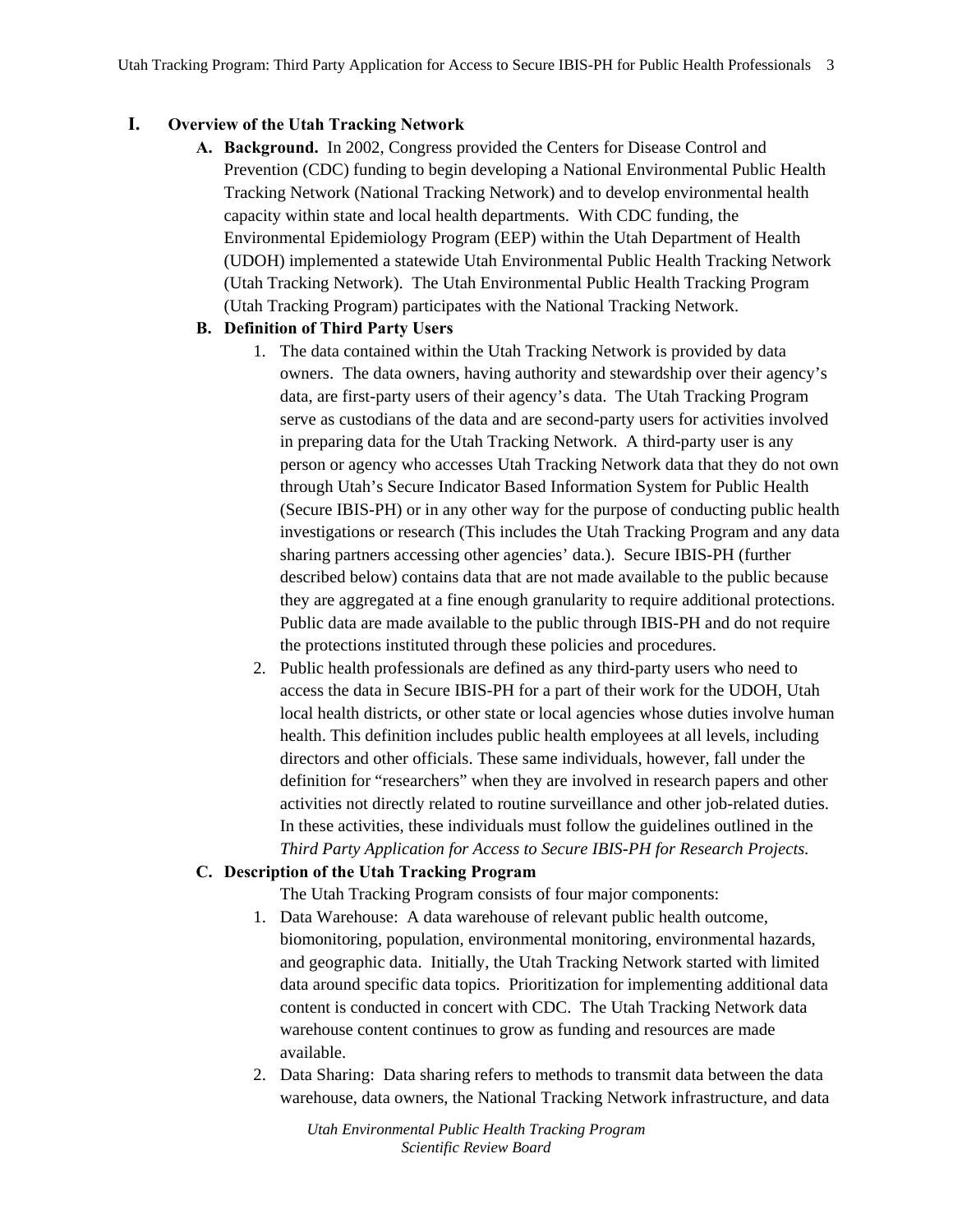users. Different methods are used depending on the role of the connecting entity. Where possible, the Utah Tracking Program takes advantage of other UDOH data transaction capabilities. For example, the public can access indicator data derived from data contained in the data warehouse through IBIS-PH (http://ibis.health.utah.gov). Bulk transactions of data to the National Tracking Network occur through the Utah Department of Environmental Quality's National Environmental Information Exchange Node (NEIEN). For researchers and public health professionals who receive Utah Tracking Program Scientific Review Board (SRB) approval, data at finer granularity is made available through a Secure IBIS-PH data query module.

- 3. Analytic Tools: The Tracking Program also provides a number of tools for researchers and public health professionals to manipulate, analyze, and model the data. The Utah Tracking Program works within the National Tracking Network framework to prioritize, acquire, and develop tools for the Utah Tracking Network. Additional tools are added as they become available.
- 4. Staff: The Utah Tracking Program consists of a small staff with experience and expertise in environmental epidemiology, toxicology, geographic information systems, analytical methodology, health education, and data management.

#### **D. Organization of the Utah Tracking Program**

- 1. The National Tracking Program (http://www.cdc.gov/ephtracking/) for more information) works with the funded state and local health agencies, collaborating federal agencies (e.g., the Environmental Protection Agency), and collaborating public health organizations (e.g., the Association of State and Territorial Health Officials) through a series of work groups, semi-annual conferences, and progress reporting. There are three work groups with participation from all of the collaborating or funded partners: the Program, Marketing and Outreach (PMO) workgroup; the Standards and Network Development (SND) workgroup; and the Content Workgroup (CWG). Within the workgroups, teams are organized to research specific topics and present recommendations to the National Tracking Network forum.
- 2. The Utah Tracking Program is composed of staff within the EEP. Staff include research scientists, health educators, and information technologists. The Utah Tracking Program is responsible for participating within the National Tracking Network, implementing and maintaining the Utah Tracking Network, recruiting and working with data sharing partners, and providing support to IBIS-PH users. The Utah Tracking Program serves as the custodian for the data maintained in the data warehouse.
- 3. The Utah Tracking Program recruits and collaborates with other agencies in Utah who collect and register data of interest to the network as data sharing partners. Based on a data sharing agreement between the Utah Tracking Program and the data owner, the data owner provides data to the Utah Tracking Network on a cyclic basis. The Utah Tracking Program provides services to the data and then aggregates the data for incorporation into the data warehouse. Data services include standardization to national data standards, geocoding and georeferencing,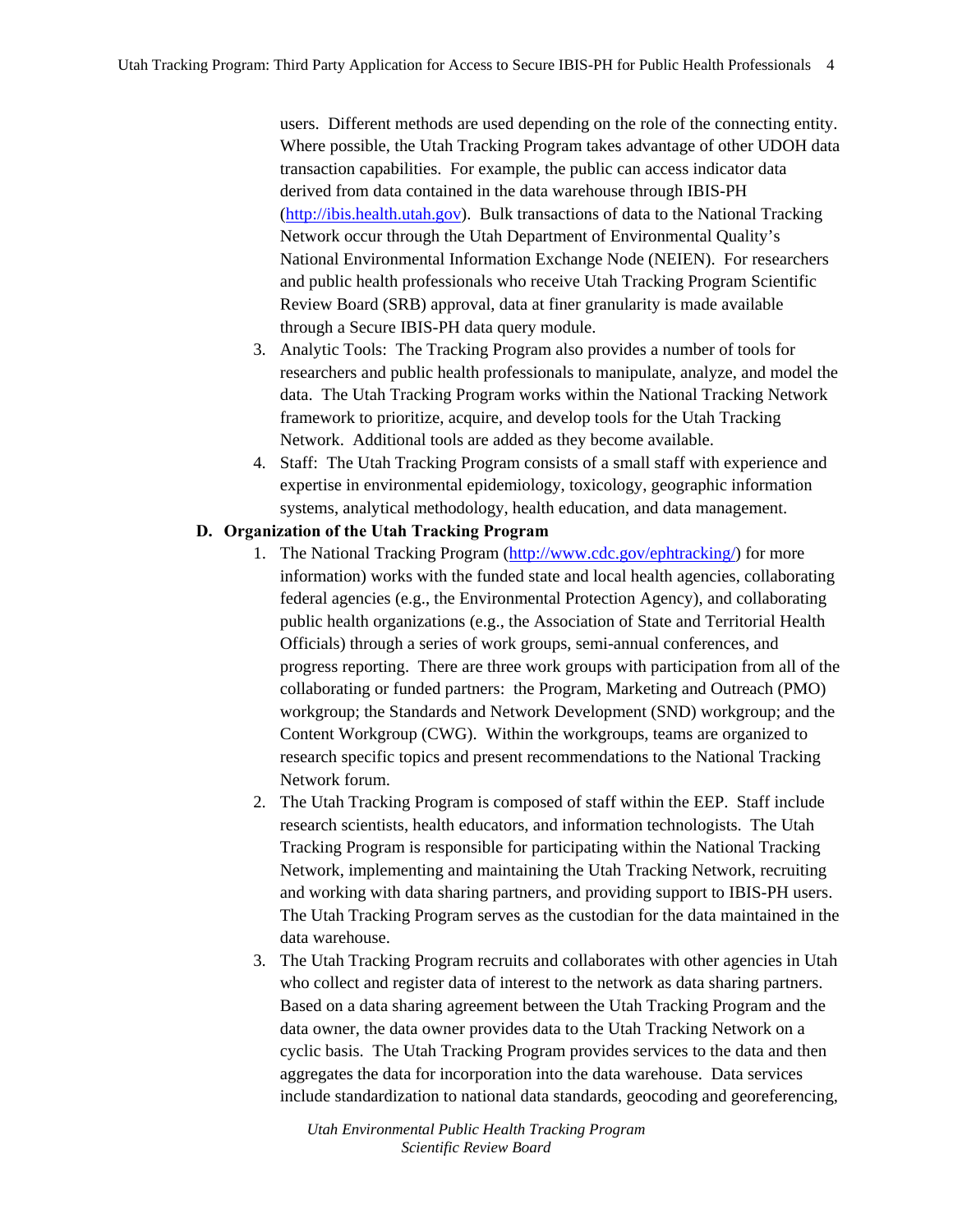some statistical summarization, and connecting with corresponding aggregated data within the warehouse. Some of the initial data sharing partners include the Utah Cancer Registry, the UDOH Office of Vital Records and Statistics, the UDOH Office of Health Care Statistics, the UDOH Blood Lead Registry, and the UDEQ. Data sharing partners maintain their responsibilities and rights as owners of the data maintained in the Utah Tracking Network data warehouse. Those responsibilities and rights extend to the source, derived, aggregated, and summarized data.

- 4. The Utah Tracking Program is governed by an executive committee composed of department and division level administrators from the UDOH, UDEQ, and the Utah Department of Technology Services. The role of the executive committee is to ensure that the Utah Tracking Network meets the state architectural, data quality, and system security standards. The executive committee also guarantees executive support for the project.
- 5. Use of data within the Utah Tracking Network is regulated by the SRB. The SRB includes a representative from each of the data owners with decision making authority. The SRB reviews and approves data suppression rules and Secure IBIS-PH access requests in order to ensure that data use and security standards are met. The SRB acts as an advisory body to the Utah Tracking Program and is the forum to resolve disputes over Utah Tracking Network data operations. The SRB, working within the Tracking Network Advisory Committee (TNAC), also assists the Utah Tracking Program in long-term planning issues and policy development.
- 6. The TNAC consists of technical experts in environmental epidemiology and information technology recruited from data owners, data users, and other collaborating partners. The TNAC is a technical forum to assist the Utah Tracking Program in identifying and resolving implementation challenges.

#### **E. Data Structure in the Utah Tracking Network Data Warehouse**

- 1. Source Data: Data sharing partners provide source data to the Utah Tracking Program as described in the data sharing agreement between the data owners and the Utah Tracking Program. The data sharing agreement outlines the roles and responsibilities of the data owner as the steward for their data and the Utah Tracking Program, as the custodian, acting for the data owner, to service and protect the data. Source data are not available through Secure IBIS-PH.
- 2. Derived Data: The Utah Tracking Program derives additional data from the source data through standardization and data services. Examples of derived data are assignment of standardized diagnostic groupings, assignment of standardized demographic information, linkage to census or other population-based data, and geocoding and georeferencing the data. The Utah Tracking Program may also compute measures of quality for the data. These data may contain identifying information carried over from the source data. Unless otherwise specified by the data owner, derived data may be acquired through Secure IBIS-PH with specific approval from the data owner. The data owner may require the identifying data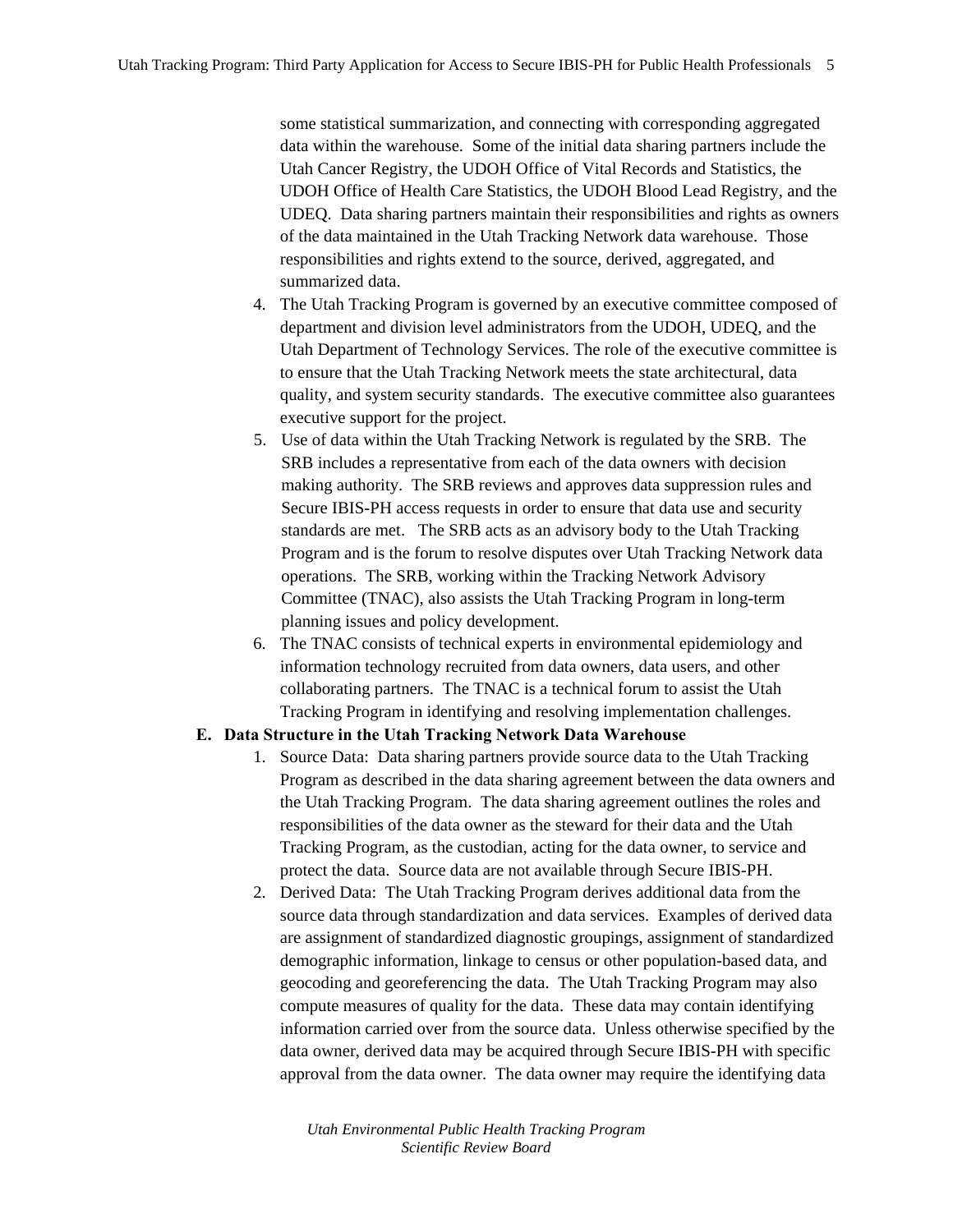to be removed or masked when released to third-party researchers or public health professionals.

- 3. Aggregated or Summarized Data: The Utah Tracking Program further aggregates or summarizes the data using SRB approved schema and computes additional summary statistics for the data. The aggregated or summarized data are de-identified. These are the data that are generally available through IBIS-PH. Aggregated or summarized data usually include the following elements:
	- a. Area location unit
	- b. Time location unit
	- c. Demographic unit (for health outcome or biomonitoring data)
	- d. Analyte identity (for environmental monitoring data)
	- e. Diagnostic unit (for health outcome or biomonitoring data)
	- f. Measure unit (for environmental monitoring data)
	- g. Case count (for health outcome or biomonitoring data)
	- h. Concentration (for environmental monitoring data)

Other data that may be included with the aggregated or summarized data include:

- i. Standardized population count
- j. Census-based socio-economic indicators
- k. Rate statistics (incidence/prevalence, 95% confidence)
- l. Summary statistics (count, range, standard deviation)
- m. Geographic assignment success score
- 4. Connecting Corresponding Data: The Utah Tracking Program connects data from different sources by geographic location unit (i.e., 2000 census block group) and time unit (i.e. year). Individuals with records in two or more health outcome registries will NOT be linked without specific SRB approval.

# **F. Standards-based Data Security**

- 1. State confidentiality and protected public health information definitions and security requirements for data collected and maintained by the UDOH, including all subordinate agencies and activities, are promulgated in the Utah Health Code (Title 26) and UDOH rules.
- 2. The following laws specifically apply to the protection of confidential health data:
	- a. 26-3-7: Disclosure of health data limitations. http://www.le.utah.gov/UtahCode/getCodeSection?code=26-3-7
	- b. 26-3-10: Department measures to protect security of health data. http://www.le.utah.gov/UtahCode/getCodeSection?code=26-3-10
	- c. As per 26-23-6, any entity that violates any provisions of these laws is guilty of a class B misdemeanor for the first violation, and for any subsequent similar violation within two years, is guilty of a class A misdemeanor. This entity may be assessed a penalty not to exceed \$10,000 per violation.

http://www.le.utah.gov/UtahCode/getCodeSection?code=26-23-6

3. The following rules apply to the protection of confidential health data under specific circumstances: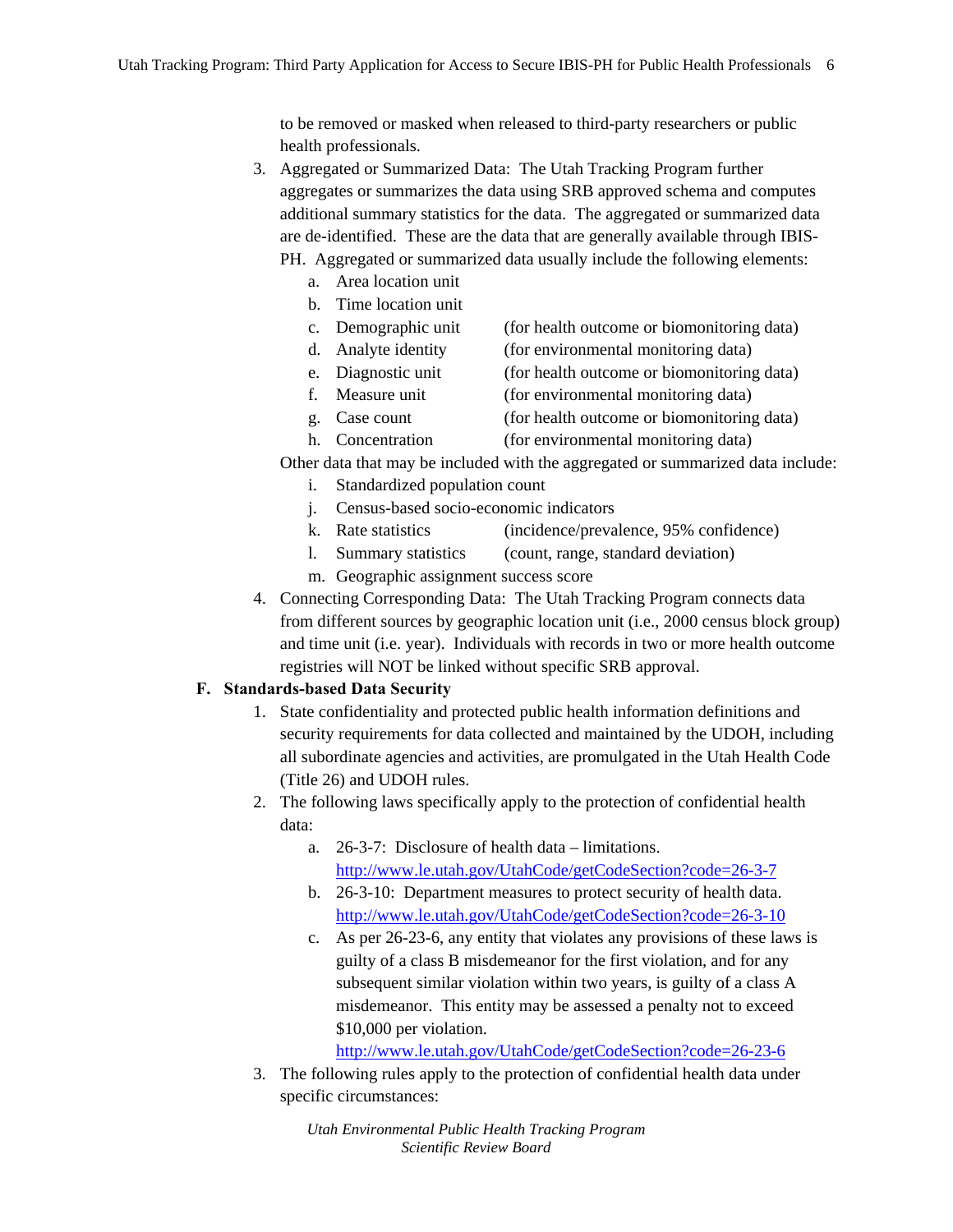- a. R380-25: Submission of data through an electronic data exchange. http://www.rules.utah.gov/publicat/code/r380/r380-025.htm
- b. R380-250: HIPAA privacy rule implementation. http://www.rules.utah.gov/publicat/code/r380/r380-250.htm
- c. As per FR Doc 06-1376 (except as provided in subsection (b)), any person who violates a provision of HIPAA shall be assessed a penalty of not more than \$100 for each violation, except that the total for all violations of an identical requirement or prohibition during a calendar year may not exceed \$25,000. http://www.hhs.gov/ocr/privacy/hipaa/administrative/enforcementrule/en

forcementfinalrule.html

- 4. In addition, rules allowing the collection of data by UDOH programs and agencies and UDEQ programs and agencies have additional data security provisions that apply to data contained within the Utah Tracking Network.
- 5. National standards for public health data security are implemented by the Public Health Information Network (PHIN; see http://www.cdc.gov/phin/ for more information). The PHIN is CDC's forum for public health information system standards. The physical and programmatic architecture of the Utah Tracking Network complies with PHIN standards.
- 6. The Utah Tracking Program receives data that contain identifiable and confidential or protected information from some data owners. This information is used by the Utah Tracking Program to assist in the services (particularly geocoding and georeferencing) provided to the data. Typically health outcome or biomonitoring data are aggregated by the Utah Tracking Program in terms of demographics (age/sex groupings), location (area-based scales such as county, zip code, or census areas), time (year or multi-year periods), and diagnostic groups. The Utah Tracking Program works with the SRB to determine appropriate aggregation schema for health data. All information that may increase the risk of identifying persons or patients is stripped from the data before implementation. Aggregated case counts not meeting a standard minimum (typically 5 or more) by the SRB for that data set are masked. The Utah Tracking Program will not connect case information from one data sharing partner to case information from another data sharing partner without review and approval from the SRB. This will ensure that the connection does not result in disclosure of confidential information. The Utah Tracking Program may connect population based (i.e., population counts, area socio-economic status indicators, etc.), exposure based (i.e., proximity indicators), or summary based (i.e., rates, counts, etc.) data to aggregated health outcome tables.
- 7. The Utah Tracking Network shares architectural resources with the Utah National Electronic Disease Surveillance System (NEDSS) and has adopted NEDSS standards and policies for
	- a. Acceptable use
	- b. Data disaster and recovery
	- c. Data encryption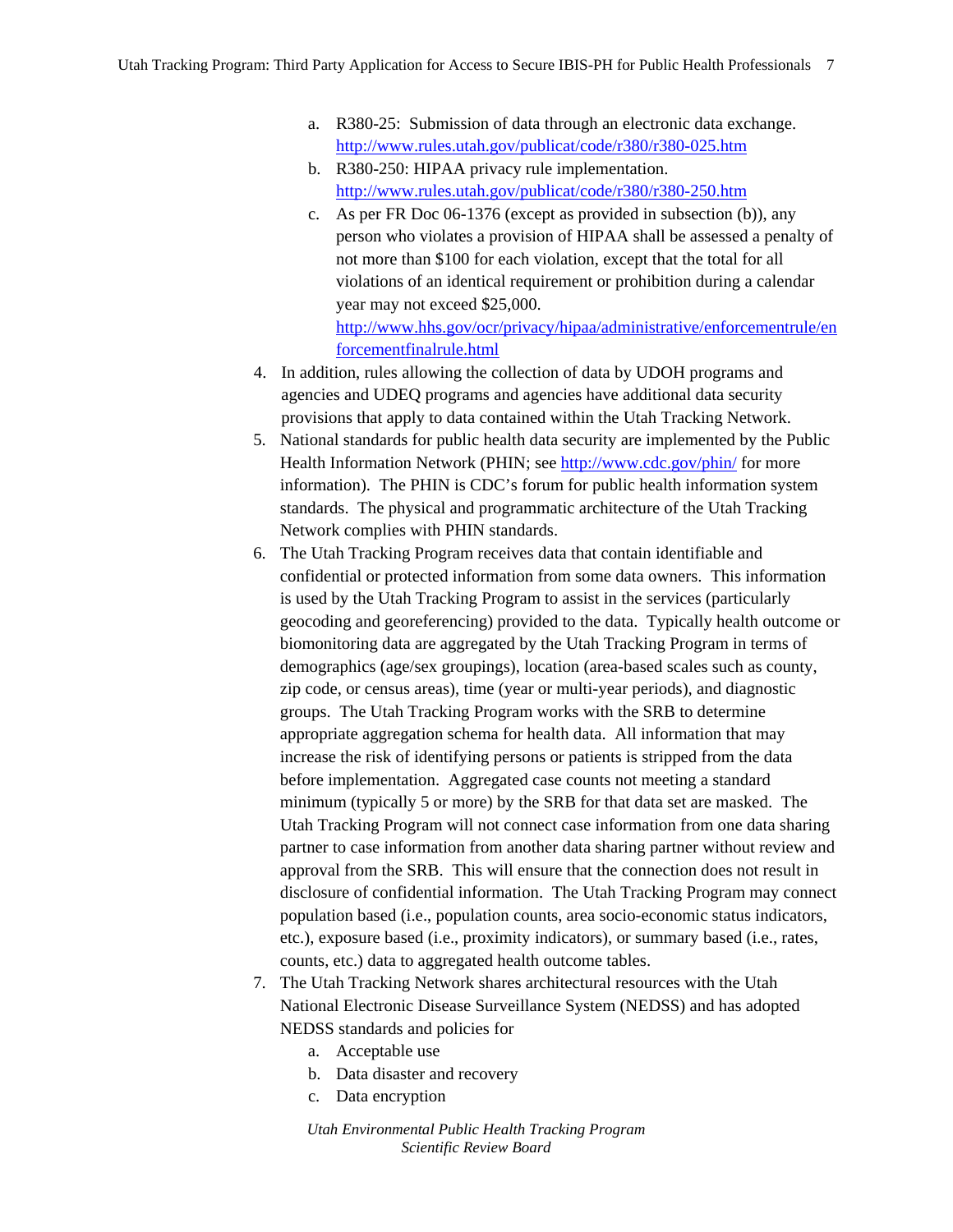- d. HIPAA security implementation
- e. Information sensitivity
- f. Intrusion response
- g. Password
- h. Perimeter security
- i. Physical security
- j. Security compliance
- k. User authentication and administration
- 8. The Utah Tracking Network supports several levels of access. The least restrictive levels of access provide data aggregated at higher levels of granularity. More restrictive levels provide access to data at finer granularity. The levels of access are
	- a. Public (through IBIS-PH)
	- b. Public Health (through Secure IBIS-PH)
	- c. Researcher (through Secure IBIS-PH)

d. National (through the National Tracking Network)

Generally, publicly available data are aggregated to the county level for broad diagnostic groupings. Publicly accessible data may or may not provide age/sex stratification depending on the level of security required by the data owner. Public health professionals and researchers may apply for Secure IBIS-PH access to query data. Source data may not be accessed through Secure IBIS-PH. Secure IBIS-PH data are aggregated to support analysis at a finer resolution than the data available through IBIS-PH. The system will present only the analytical results (generally standardized rates or rate ratios). The Utah Tracking Program will exchange data with the National Tracking Network in bulk through the NEIEN node. Those data may be used for regional and national environmental health studies. The aggregation schema for those data will be developed through collaboration with the CWG and implemented after review and approval by the SRB. SRB approved researchers and public health professionals can access and retrieve subsets of data aggregated at finer resolution than provided through the National Tracking Network or IBIS-PH. Since those data are considered potentially identifying by the SRB, the public health professionals and researchers who access secure data through Secure IBIS-PH or in any other way must meet requirements set by the SRB.

#### **II. Application for Access to Secure IBIS-PH: Research Projects**

- **A. The Application Structure** for public health professionals to access Utah Tracking Network data through Secure IBIS-PH or in any other way consists of the components that follow. All individuals who need to directly log into the Secure IBIS-PH or otherwise directly handle secure data must complete a separate application. This application must be submitted both electronically (PDF) and on paper (with signatures).
	- 1. Instructions for Obtaining Secure IBIS-PH Access: Public Health Professionals (Appendix 1).
	- 2. Secure IBIS-PH Access Request: Public Health Professionals (Appendix 2). Public health professionals may request access to specific query modules (for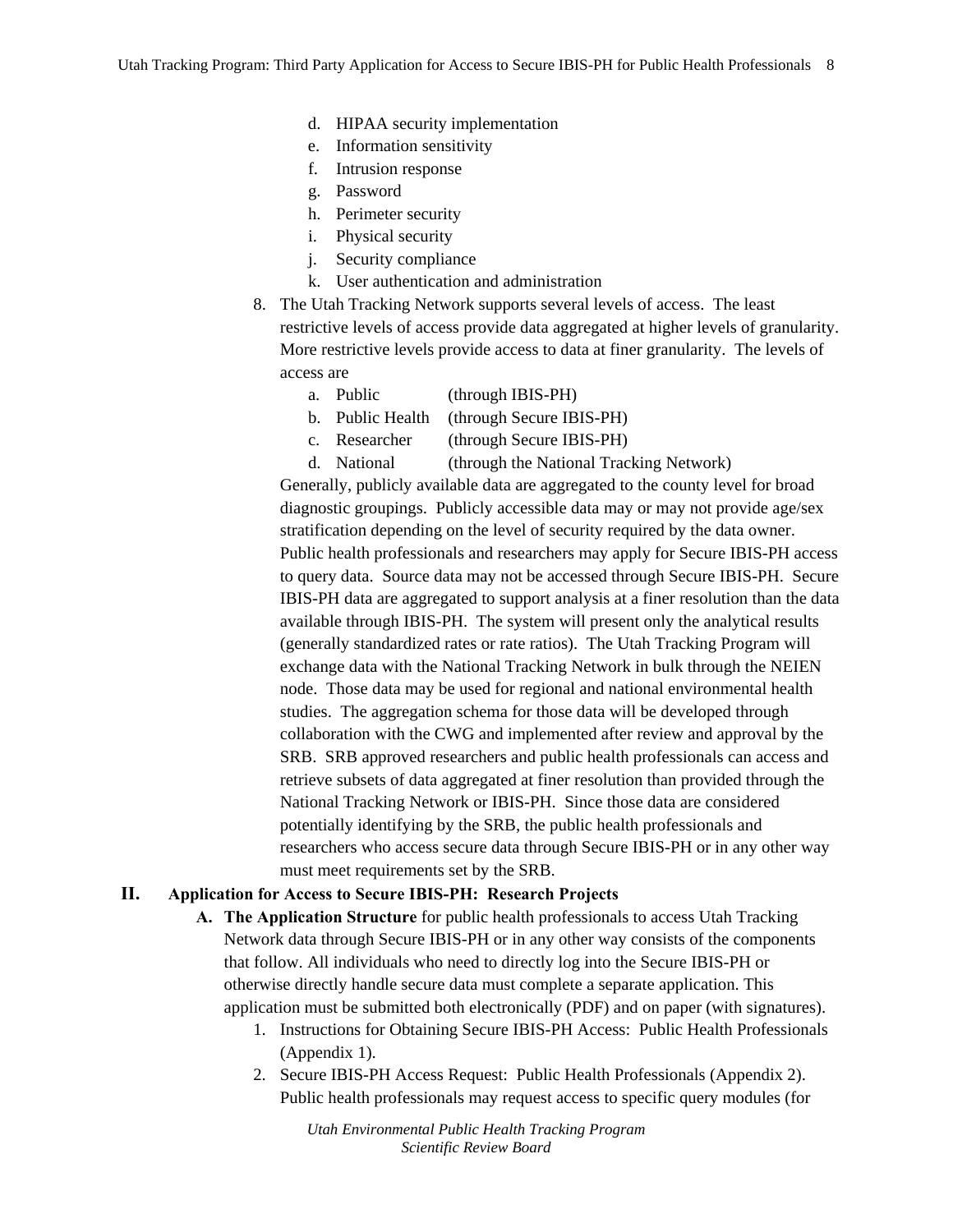specific geographic regions and data topics) that are directly related to their public health program activities.

- a. *Use of Secure IBIS-PH data for surveillance and other routine public health activities requires submission of a separate application and research proposal for review and approval by the SRB. That Application can be found in the document* Third Party Application to Secure IBIS-PH for Public Health Professionals.
- b. All research that will involve human subjects requires review by an Institutional Review Board (IRB), as per Title 45 Code of Federal Regulations Part 46

(http://www.hhs.gov/ohrp/humansubjects/guidance/45cfr46.html). Research that will involve human subjects must receive IRB approval before commencing research. IRB approval must be obtained from all institutions participating in the research in any way. The participatory functions of institutions may include sponsoring, collaborating, playing an advisory role, providing data and other resources, or any other involvement not listed here. *The SRB does not serve as an IRB. Applications requiring an IRB must apply for IRB approval separately.* 

3. Secure IBIS-PH Access Agreement Form: Public Health Professionals (Appendix 3). This is essentially the binding contract between the public health professionals and the data owner(s) to comply with SRB data protection and security protocol and other requirements. There may be program personnel (who do not need to directly access or handle Utah Tracking Network data) with whom public health professionals need to discuss the data or who may perform an administrative function. Although these program members are not required to submit a Secure IBIS-PH Access Request, they must complete and submit a separate signed Secure IBIS-PH Access Agreement Form (Appendix 3).

#### **B. Application Review Procedures**

- 1. Public health professionals requesting access to Secure IBIS-PH query modules should submit a completed application to the Utah Tracking Program manager. The Utah Tracking Program will forward copies of the application to the SRB for review. The SRB may approve or deny access, may determine additional conditions for access, and/or may meet to discuss the application before approving access. In all matters, the data owner(s) of the Secure IBIS-PH query module(s) in question will have the final say in approving or denying access.
	- a. The Utah Tracking Program, on behalf of the SRB, will keep a written record of the standards developed by the SRB to grant or deny data access. Additionally, the Utah Tracking Program will keep written minutes of all meetings and discussions regarding the application.
	- b. The Utah Tracking Program anticipates that the criteria for approving or denying data access will develop as a living document as the SRB gains experience with processing data applications.
- 2. Whatever the decision, the public health professional will be contacted within two weeks of submitting an application.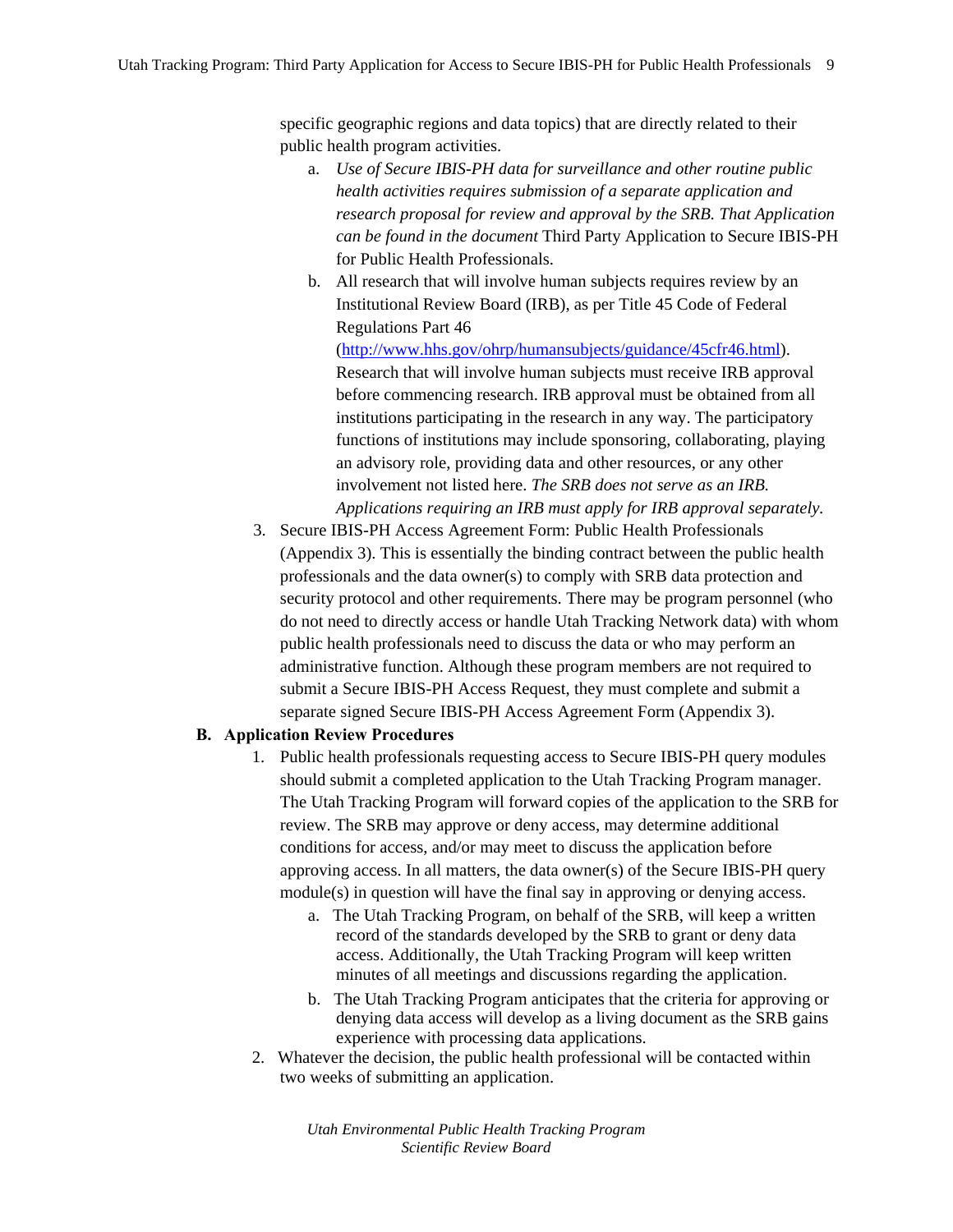- 3. The SRB will direct any questions, concerns, or requests for clarification about the application to the Utah Tracking Program manager who will then provide those comments to the public health professional. The public health professional can respond by modifying and resubmitting the application or by submitting a memorandum of response for consideration by the SRB.
- 4. Approval must be obtained from each data owner whose query module(s) will be accessed.
- 5. Upon SRB approval, the Utah Tracking Program will register an account for the public health professional to access Secure IBIS-PH. The Utah Tracking Program will provide the public health professional a memorandum of instruction which may include details about accessing appropriate query modules in Secure IBIS-PH, data security requirements, and the process the SRB will use to monitor Secure IBIS-PH access and data use.
- 6. The Utah Tracking Program will be available by phone and email during regular business hours to assist the public health professional with problems accessing Secure IBIS-PH.
- 7. The UDOH and associated programs, including the Utah Tracking Program and the SRB, do not guarantee the accuracy of the data they provide through Secure IBIS-PH or in any other way.
- 8. The UDOH and associated programs, including the Utah Tracking Program and the SRB, do not guarantee that Secure IBIS-PH and other forms of data access will be functional. The Utah Tracking Program, the SRB, and the UDOH members are not liable for problems accessing or processing data or failures by public health professionals to meet deadlines because of problems with data or access.
- 9. The Utah Tracking Program tracks and logs Secure IBIS-PH access and activity. The SRB can review those logs.
- 10. The public health professional's Secure IBIS-PH access will be renewed annually upon verification that work responsibilities continue to warrant access.

# **III. Monitoring Data Access and Use**

- **A. General.** All public health professionals must agree to SRB review of their access and interpretation of Secure IBIS-PH data. The Utah Tracking Program will give approved public health professionals a memorandum of instruction that details the review process.
- **B. The SRB** will review the public health professional's access to and use of Secure IBIS-PH data to ensure:
	- 1. Maintenance of data security and protection of confidential information.
	- 2. Appropriate acknowledgement of the data owner agency.
	- 3. Status of findings that relate to or impact the data owners' public health objectives.
- **C. Periodic Status Reports.** At the request of the data owner(s) and/or SRB, the Utah Tracking Program will coordinate with the public health professional to review their Secure IBIS-PH access and use. Reviews may include information about new public health staff members, changes in staff members' responsibilities and need to access the data, and updates about surveillance findings. The Utah Tracking Program will report their findings to the SRB. The public health professional should respond and provide requested information to the Utah Tracking Program manager within 10 days.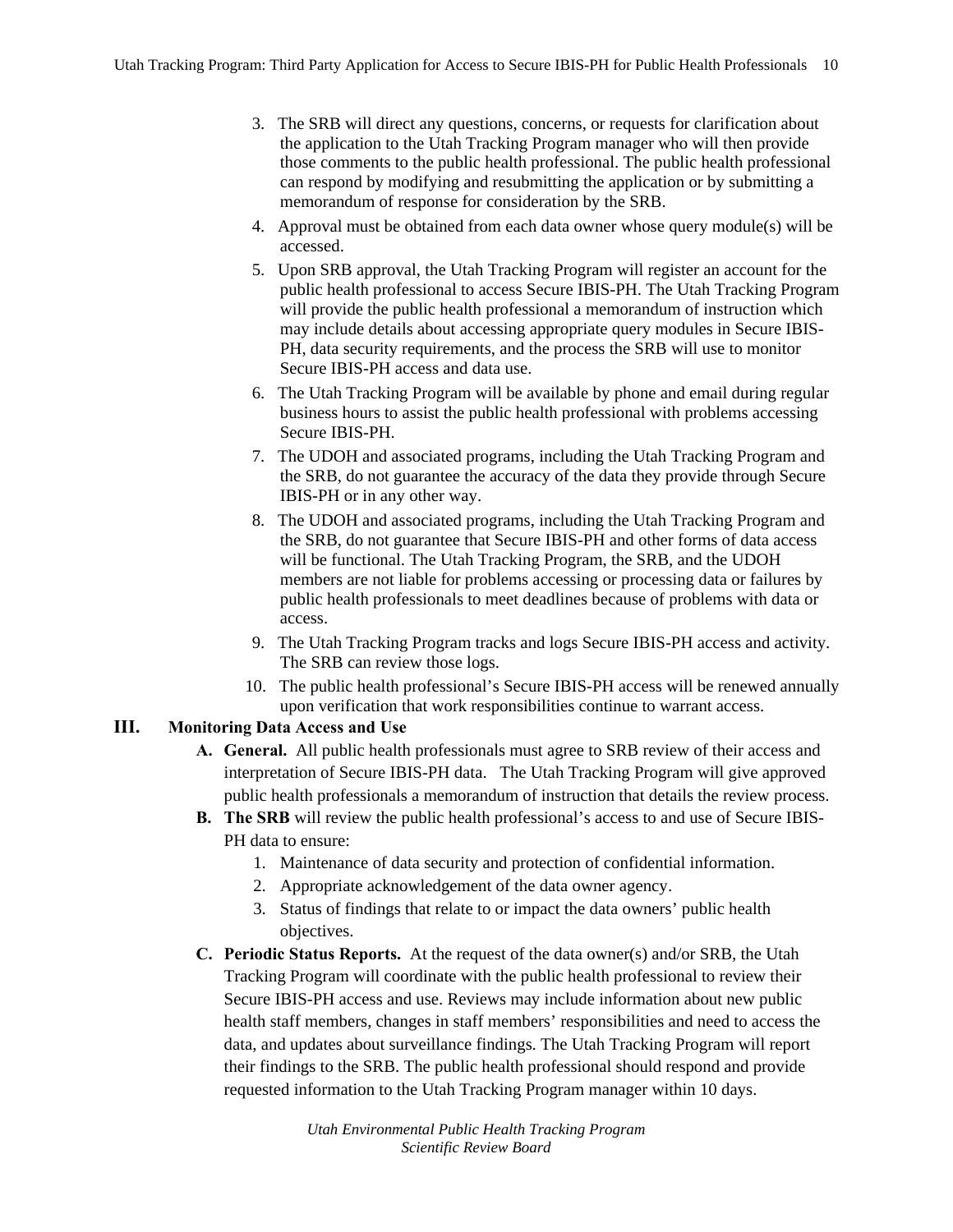**D. Public Presentations.** The public heath professional will provide copies of all intended public presentations or publications that incorporate any form of Utah Tracking Network data for SRB review and approval. This requirement ensures both the synchronization of data owner agency objectives with findings that use their data, as well as the appropriate acknowledgement of the data owner and the Utah Tracking Network. The public health professional will submit those documents to the Utah Tracking Program manager at least 30 days before the anticipated public release. Public release includes submission for publication (even though the actual publication may not result immediately after submission). The public health professional agrees to satisfy any SRB concerns regarding intended public presentation of findings before the presentation can occur. The Utah Tracking Program will provide the public health professional a memorandum of approval for public presentation after the SRB has approved the presentation.

# **IV. Third Party Consent Policies**

- **A.** This section addresses the responsibilities of public health professionals regarding data obtained from Secure IBIS-PH or otherwise obtained from the Utah Tracking Network. The public health professional agrees to comply with these policies through the Secure IBIS-PH Data Access Agreement Form: Public Health Professionals (Appendix 3).
- **B.** Data is defined to include the original tabulated data obtained from Secure IBIS-PH, as well as all manipulations, tabulations, aggregations, and summarizations that the public health professional generates and that are derived from Utah Tracking Network data obtained through Secure IBIS-PH or in any other way.
- **C.** Public presentations are defined as any published paper, abstract, brief, report, letter, poster, speech, article, or other presentation that discloses data, information about the data, information about the data owner, or information about the Utah Tracking Network that is made available to the public (including organizational peers) through peerreviewed or un-reviewed journals, magazines, newsletters, professional or public conferences, public or organizational meetings, or other forums or events to which persons not associated with the public health professionals (i.e., any individual who has not submitted a Secure IBIS-PH Access Agreement Form and received SRB approval) could be in attendance or have access.
- **D.** The public health professional will provide the SRB with draft and final copies of public presentation materials for approval at least 30 days before the public presentation or submission for publication (even if submission will not immediately result in publication).
- **E.** The public health professional agrees to comply with applicable federal, state, department and program statutes, rules, policies, use restrictions, and requirements regarding security, management, use, and disclosure of data obtained from Secure IBIS-PH.
- **F.** Data obtained from the Utah Tracking Network, through Secure IBIS-PH or in any other way, will only be used for work-related activities as outlined in the Secure IBIS-PH Access Request (Appendix 2). The data will not be used for research or work-related objectives not disclosed to and approved by the SRB. The public health professional will disclose all intended data uses to the SRB through the initial Secure IBIS-PH Access Request or by written amendments.
	- 1. All use of Secure IBIS-PH data for research objectives requires submission of the application contained in the document *Third Party Application for Access to Secure IBIS-PH for Research Projects*. This application includes a research proposal that must that must be reviewed by the SRB. (Please contact the Utah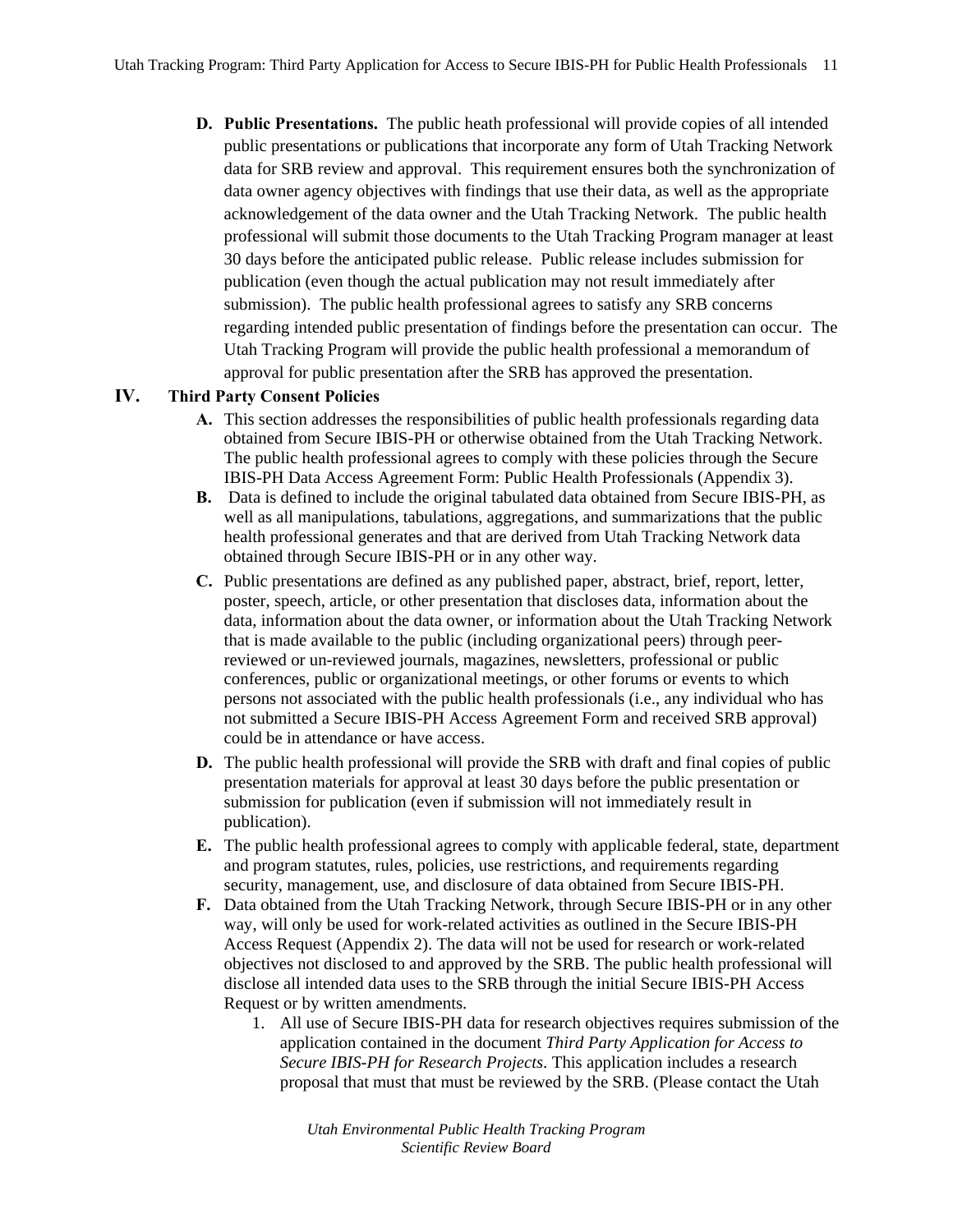Tracking Program for an application form or if you are not sure whether your use of Secure IBIS-PH data constitutes "research.")

- **G.** The public health professional will not provide, distribute, disclose, or otherwise share Utah Tracking Network data, obtained from Secure IBIS-PH or in any other way, to or with other persons or public health professionals unless approved by the SRB.
- **H.** Computer systems to which the data is loaded for use and storage will be maintained in a secure environment with controlled access. The computer system will use, as a minimum, a password access protocol. Computer systems will not be removed from the secure controlled environment while containing stores of the data (i.e., computer systems will not be taken home, etc.).
- **I.** Electronic (i.e., flash drives, portable hard drives, CD-ROMs), paper (i.e., print-outs), or other forms of the data not stored on a computer system storage device (i.e., a hard drive), will be stored in a locked storage container (i.e., a locked filing cabinet or drawer).
- **J.** The public health professional agrees to restrict access to public health professionals who have submitted a complete application to the SRB and whose access to the query modules on Secure IBIS-PH or to otherwise handle secure data has been approved by the SRB. Public health professionals must individually receive approval from the data owner(s) before being given access to Utah Tracking Network data through Secure IBIS-PH or in any other way.
- **K.** The public health professional agrees to comply with additional restrictions, requirements, and stipulations described by the SRB.
- **L.** The public health professional agrees to be monitored by the SRB through the Utah Tracking Program, to provide progress and status reports as requested, and to meet other review process requirements as requested by the SRB.
- **M.** The public health professional will acknowledge the Utah Tracking Network and the data owner(s) in all public presentations of Utah Tracking Network data and the findings derived from the data.
- **N.** The public health professional has an affirmative obligation to notify the Utah Tracking Program within 24 hours of any change in employment, personnel or of associated public health professionals (specifically, as listed in the form Secure IBIS-PH Access Request: Public Health Professionals [Appendix 2]). Upon notification, the Utah Tracking Program will terminate all data rights for those individuals no longer involved in the tasks for which data access was granted.
	- 1. The Utah Tracking Program will terminate Secure IBIS-PH access for all public health professional whose responsibilities no longer warrant data access. Under the supervision of the Utah Tracking Program, that public health professional whose access is terminated agrees to erase or return all forms of data and data storage. Approval of any impending publications or presentations will be at the discretion of the SRB.
- **O.** At the discretion of the SRB, the Utah Tracking Program has the right to terminate the public health professional's access to Utah Tracking Network data, through Secure IBIS-PH or in any other way, with or without cause. Any breach by the public health professional, or any associated individuals or organization, warrants termination of access.
	- 1. Upon access termination, the Utah Tracking Program will oversee the erasure of all documents, databases, and all other electronic storage units containing any form of Utah Tracking Network data. Any other data or storage devices will be returned by the Utah Tracking Program. Approval of any impending publications or presentations will be at the discretion of the SRB.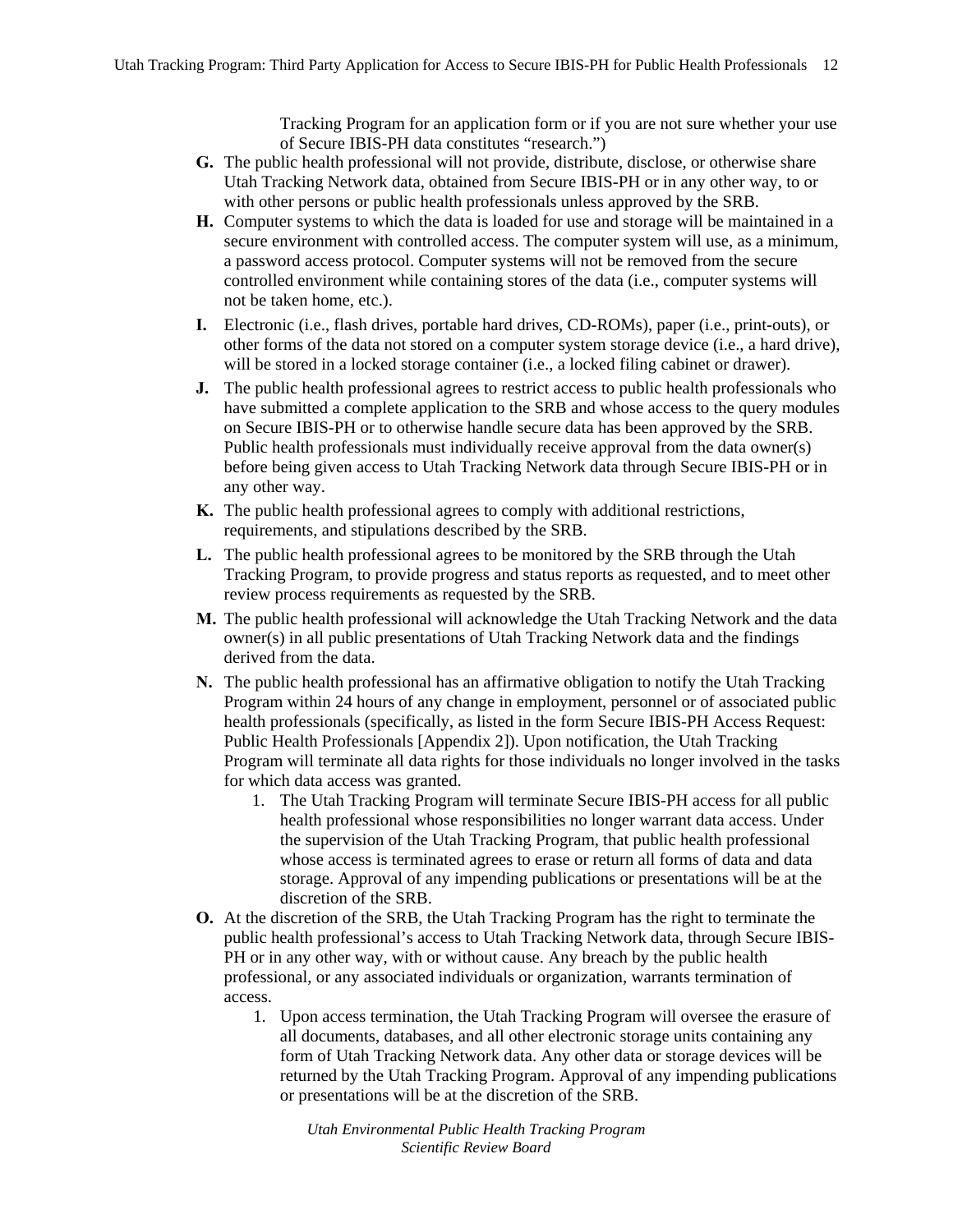#### **V. Accessing Secure Data**

Upon approval of the application, data will be made available in one of the following ways:

- **A.** The Utah Tracking Program will create an account for the researcher on Secure IBIS-PH and will notify the researcher of the account. Separate instructions on how to navigate through Secure IBIS-PH will be provided in a memorandum of instruction.
- **B.** Access to data query modules will generally be through Secure IBIS-PH. All decisions on permitting other means to access data (CD, DVD, secure FTP account, etc.) will be at the discretion of the data owner(s). The data owner(s) may also impose additional restrictions to access certain data (e.g., allowing review of data only under direct supervision of the data owner(s)).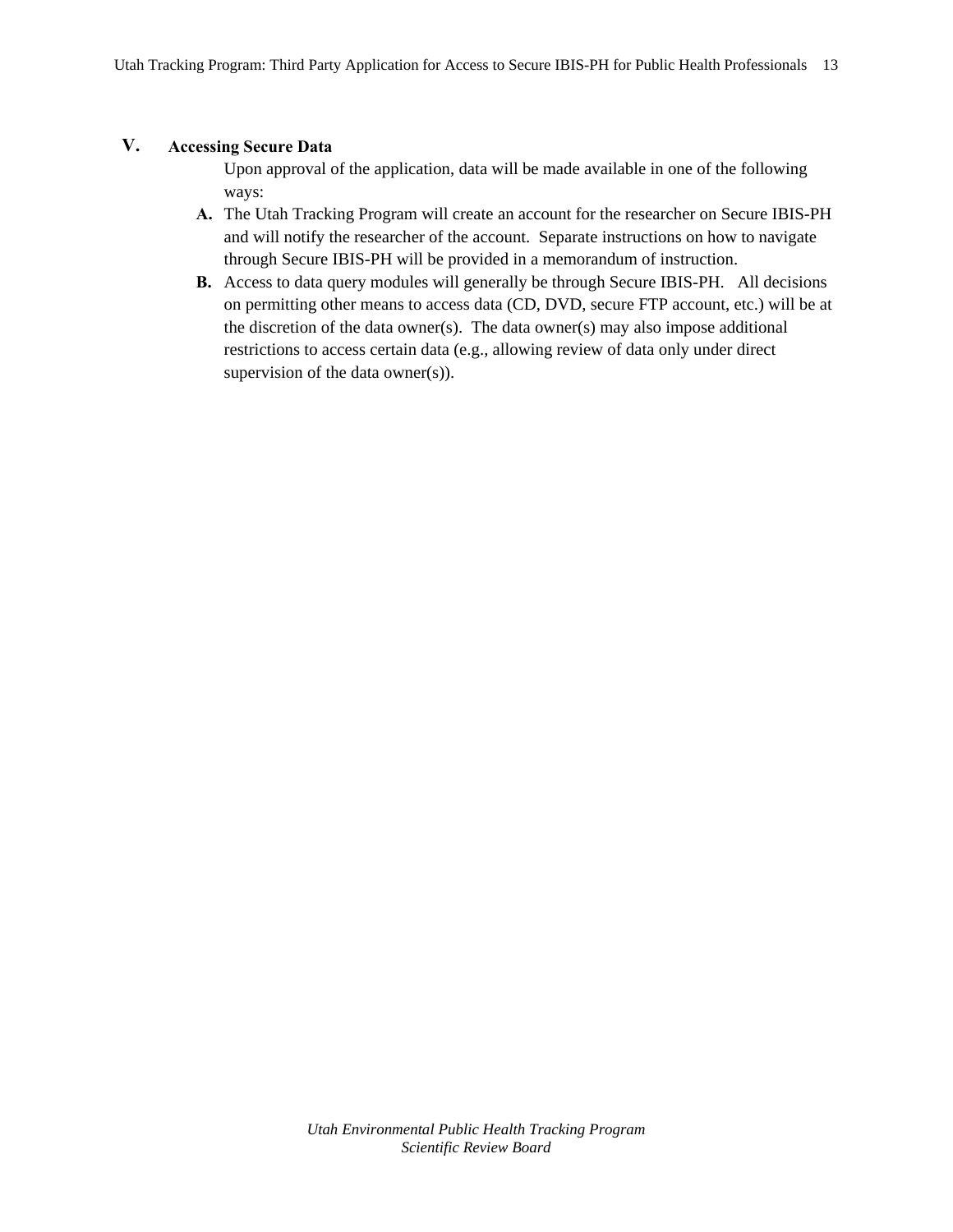#### **Appendix 1: Instructions for Obtaining Secure IBIS-PH Access: Public Health Professionals 14**

# **Instructions for Obtaining Secure IBIS-PH Access: Research Projects**

The Utah Environmental Public Health Tracking Program (Utah Tracking Program) is an activity within the Utah Department of Health that makes data available from health outcome registries, biomonitoring registries, environmental monitoring information systems, and environmental hazards databases in a data warehouse. The Utah Tracking Program serves as a custodian of the data which is owned by several agencies and programs. The data owners retain the role of data owners/stewards for data stored within the Utah Environmental Public Health Tracking Network (Utah Tracking Network) data warehouse.

Work-related surveillance using data in Utah's Secure Indicator Based Information System for Public Health (Secure IBIS-PH) requires approval from the data owner(s) through the Utah Tracking Program's Scientific Review Board (SRB). The instructions below pertain to work-related access to Secure IBIS-PH for public health professionals. (Please see separate instructions contained in the *Third Party Application for Access to Secure IBIS-PH for Research Projects* for more information about obtaining SRB approval for specific research projects.)

All research that will involve human subjects requires review by an Institutional Review Board (IRB), as per Title 45 Code of Federal Regulations Part 46

(http://www.hhs.gov/ohrp/humansubjects/guidance/45cfr46.html). If your research will involve human subjects, you must receive IRB approval before commencing research. IRB approval must be obtained from all institutions participating in your research in any way. The participatory functions of institutions may include sponsoring, collaborating, playing an advisory role, providing data and other resources, or any other involvement not listed here. If the research requires an IRB approval, that approval will have to be obtained separately from the SRB approval. The SRB does not substitute for an IRB.

To apply for approval to access and use Utah Tracking Network data on Secure IBIS-PH or in any other way, please complete the steps that follow. All individuals who need to directly log into the Secure IBIS-PH or otherwise directly handle secure data must complete a separate application.

**1. Secure IBIS-PH Access Request**. Completely fill out the Secure IBIS-PH Access Request, including which data query modules or datasets you need to access (specifying the geographic region), reasons why accessing this information is related to your work, and time frame (up to one year, with annual renewals upon verification that your public health responsibilities continue to warrant access to the data).

**2. Secure IBIS-PH Access Agreement Form**. Review the Secure IBIS-PH Access Agreement Form, and attach a signed and dated copy to the Secure IBIS-PH Access Request. All program personnel with whom public health professionals need to discuss the data or who may perform an administrative function must complete and submit a separate signed Secure IBIS-PH Access Agreement Form, even if they do not need to directly access or handle Utah Tracking Network data.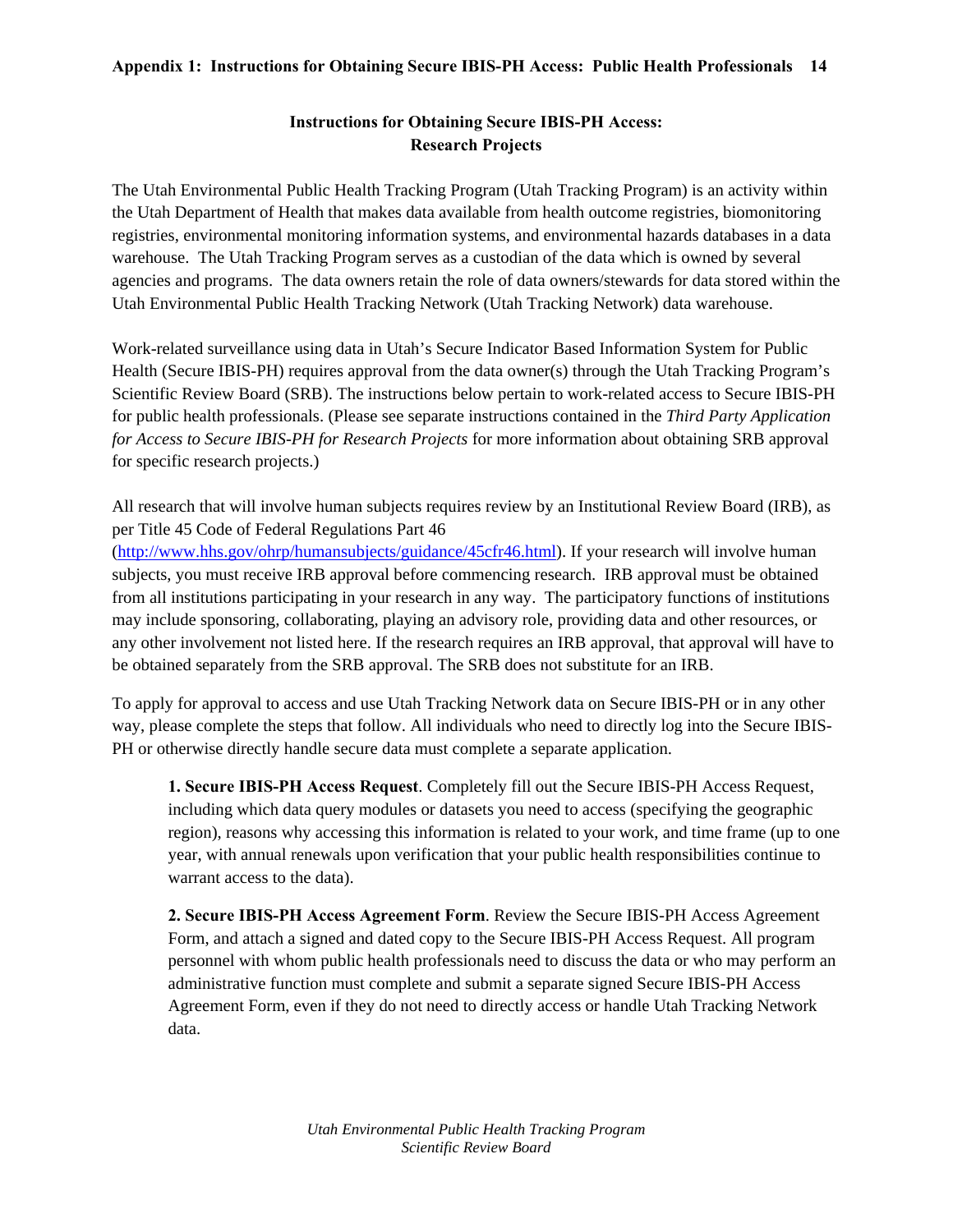#### **Appendix 1: Instructions for Obtaining Secure IBIS-PH Access: Public Health Professionals 15**

Completed applications with all of the above items attached should be submitted to the Environmental Epidemiology Program at the Utah Department of Health in BOTH of the following formats:

- one original, signed, paper copy.
- one electronic copy as a PDF.

Completed applications should be submitted to:

Environmental Epidemiology Program ATTN: Utah Tracking Program Scientific Review Board Utah Department of Health P.O. Box 142104 Salt Lake City, Utah 84114-2104 Fax: (801) 538-6564

AND

EEP@utah.gov

The Environmental Epidemiology Program will coordinate the SRB review process. The SRB will review complete applications and approve and/or provide feedback on the application within two weeks of submission. After the SRB has approved your request, the Utah Tracking Program will provide specific instructions on accessing the data you requested.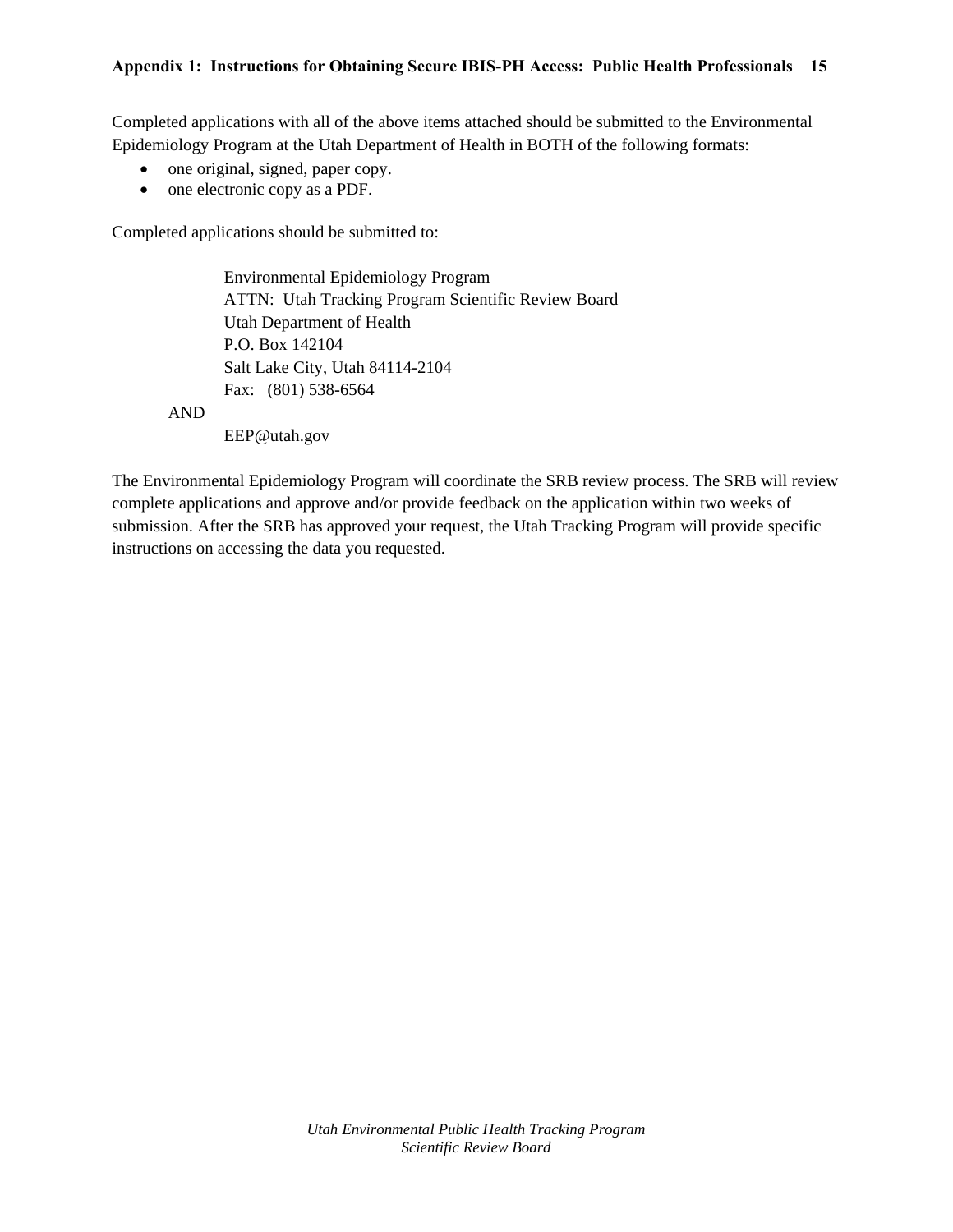#### **Appendix 2: Secure IBIS-PH Access Request: Public Health Professionals 16**

| Organization:________________________________Department:_________________________ |  |
|-----------------------------------------------------------------------------------|--|
| Date Access is Needed: Duration Access is Needed: Duration Access is Needed:      |  |
| Phone Number: $(\_\_)$ Fax Number: $(\_\_)$                                       |  |
|                                                                                   |  |
|                                                                                   |  |
|                                                                                   |  |

#### **Secure IBIS-PH Access Request: Public Health Professionals**

Please indicate which **data topic(s)**, within your scope of work, you will need to access on the secure portal. **If you need to access data topics at different geographic areas (e.g., if your work-related activities required you to access mortality data at a state level, but to access birth defect data only for certain local health districts), please attach a detailed explanation of the specific geographic areas needed for each data topic requested.** 

| <b>Cancer Registry</b> | <b>Blood Lead Levels</b>                    |
|------------------------|---------------------------------------------|
| <b>Mortality</b>       | Inpatient Hospital Discharges* $\Box$       |
| <b>Births</b>          | <b>Emergency Department Visits *</b> $\Box$ |
| <b>Birth Defects</b>   | <b>Air Monitoring Data</b>                  |
| <b>Poison Control</b>  | <b>Drinking Water Sample Data</b><br>П      |

Please indicate which **geographic area(s)**, within your scope of work, that you will need to access on the secure portal:

> **State of Utah (all Local Health Districts) □ Specific Local Health District(s):**

| <b>Bear River</b>       | <b>Summit County</b>  |   |
|-------------------------|-----------------------|---|
| <b>Central Utah</b>     | <b>Tooele County</b>  |   |
| <b>Davis County</b>     | <b>TriCounty</b>      |   |
| <b>Salt Lake County</b> | <b>Utah County</b>    |   |
| Southeastern Utah       | <b>Wasatch County</b> | H |
| Southwestern Utah       | <b>Weber County</b>   |   |

**\***Access to these datasets requires an additional confidentiality agreement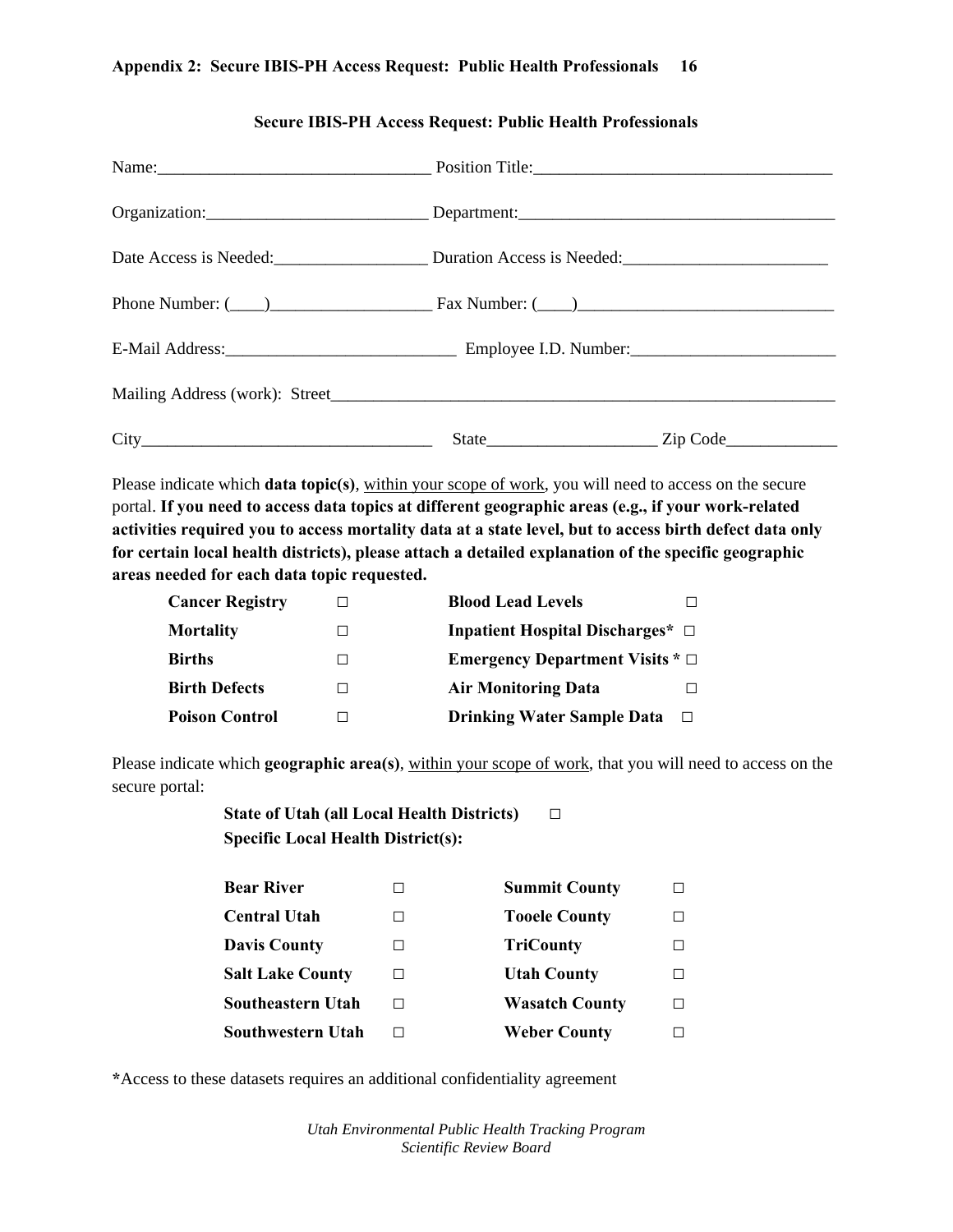**Please attach (on a separate sheet) a short explanation of why you need access to Secure IBIS-PH. This explanation should include, but is not limited to:**

- (1) the specific details of which geographic areas you need to access for each data topic;
- (2) your intended use(s) of the specific secure portal dataset(s) in the specific geographic areas (checked above), including any protocols or work plans;
- (3) how the secure portal will help you fulfill your responsibilities or duties;
- (4) what tasks or activities the secure portal will help you and/or your organization/department accomplish;
- (5) reasons why publicly available data does not meet your needs;
- (6) intended use(s) of your analyses; and
- (7) procedures for data security.

#### **Program Members**

**Please list all public health professionals that will have access to any form of the Secure-IBIS data and their role in the use of the data. (Attach additional sheets if necessary.)** 

**All individuals who need to directly log into the Secure IBIS-PH site must complete a separate application. There may be other program personnel, however, with whom you need to discuss the data or who may have an administrative function. Although these program members are not required to submit a Secure IBIS-PH Access Request, they must complete and sign a separate Secure IBIS-PH Access Agreement Form (Appendix 3).** 

| <b>Program Member (Name)</b> | <b>Position Title</b> | Role in access to Secure-IBIS-PH data             |  |  |
|------------------------------|-----------------------|---------------------------------------------------|--|--|
|                              |                       |                                                   |  |  |
|                              |                       |                                                   |  |  |
|                              |                       |                                                   |  |  |
|                              |                       |                                                   |  |  |
|                              |                       |                                                   |  |  |
|                              |                       |                                                   |  |  |
|                              |                       |                                                   |  |  |
|                              |                       |                                                   |  |  |
|                              |                       |                                                   |  |  |
| Signature                    |                       | Date                                              |  |  |
| Supervisor's Signature       |                       | Date                                              |  |  |
|                              |                       | Utah Environmental Public Health Tracking Program |  |  |

*Scientific Review Board*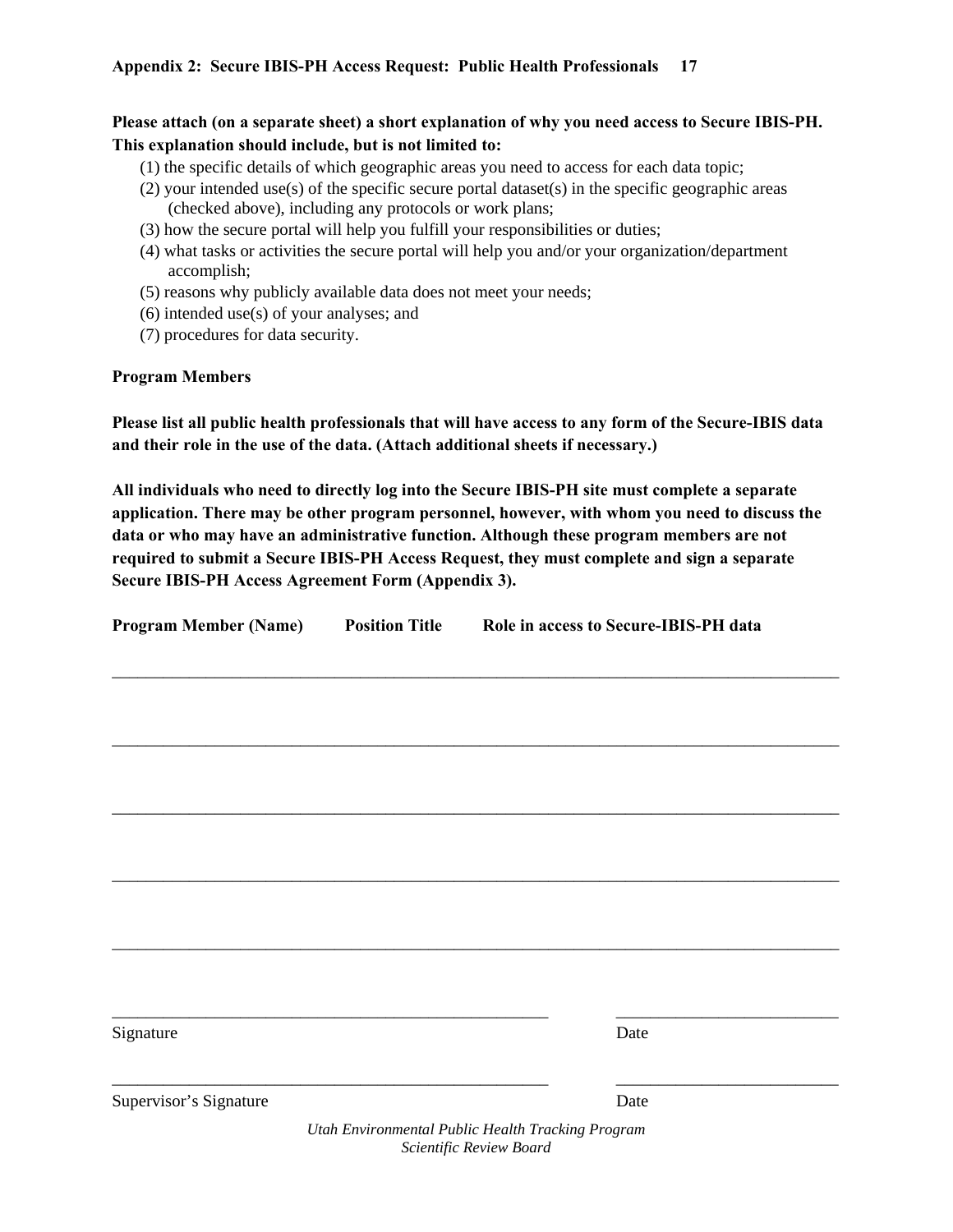# **Appendix 2: Secure IBIS-PH Access Request: Public Health Professionals 18**

| (This section to be completed by the Data Owner(s) and Utah Tracking Program) |        |                      |           |                                    |  |
|-------------------------------------------------------------------------------|--------|----------------------|-----------|------------------------------------|--|
| Data Owner Signature and Comments                                             |        |                      |           |                                    |  |
|                                                                               |        |                      |           |                                    |  |
|                                                                               |        |                      |           |                                    |  |
|                                                                               |        |                      |           |                                    |  |
| Query Module                                                                  |        |                      | Signature |                                    |  |
| Access Approved                                                               | $\Box$ | Access Denied $\Box$ |           | Need Additional Information $\Box$ |  |
| Comments:                                                                     |        |                      |           |                                    |  |
|                                                                               |        |                      |           |                                    |  |
|                                                                               |        |                      |           |                                    |  |
|                                                                               |        |                      |           |                                    |  |

*(Each data owner will be provided a separate copy to sign and provide comments.)* 

| Data Owner Signature and Comments |        |                      |  |                                    |  |
|-----------------------------------|--------|----------------------|--|------------------------------------|--|
| <b>Query Module</b>               |        | Signature            |  |                                    |  |
| <b>Access Approved</b>            | $\Box$ | Access Denied $\Box$ |  | Need Additional Information $\Box$ |  |
| Comments:                         |        |                      |  |                                    |  |
|                                   |        |                      |  |                                    |  |
|                                   |        |                      |  |                                    |  |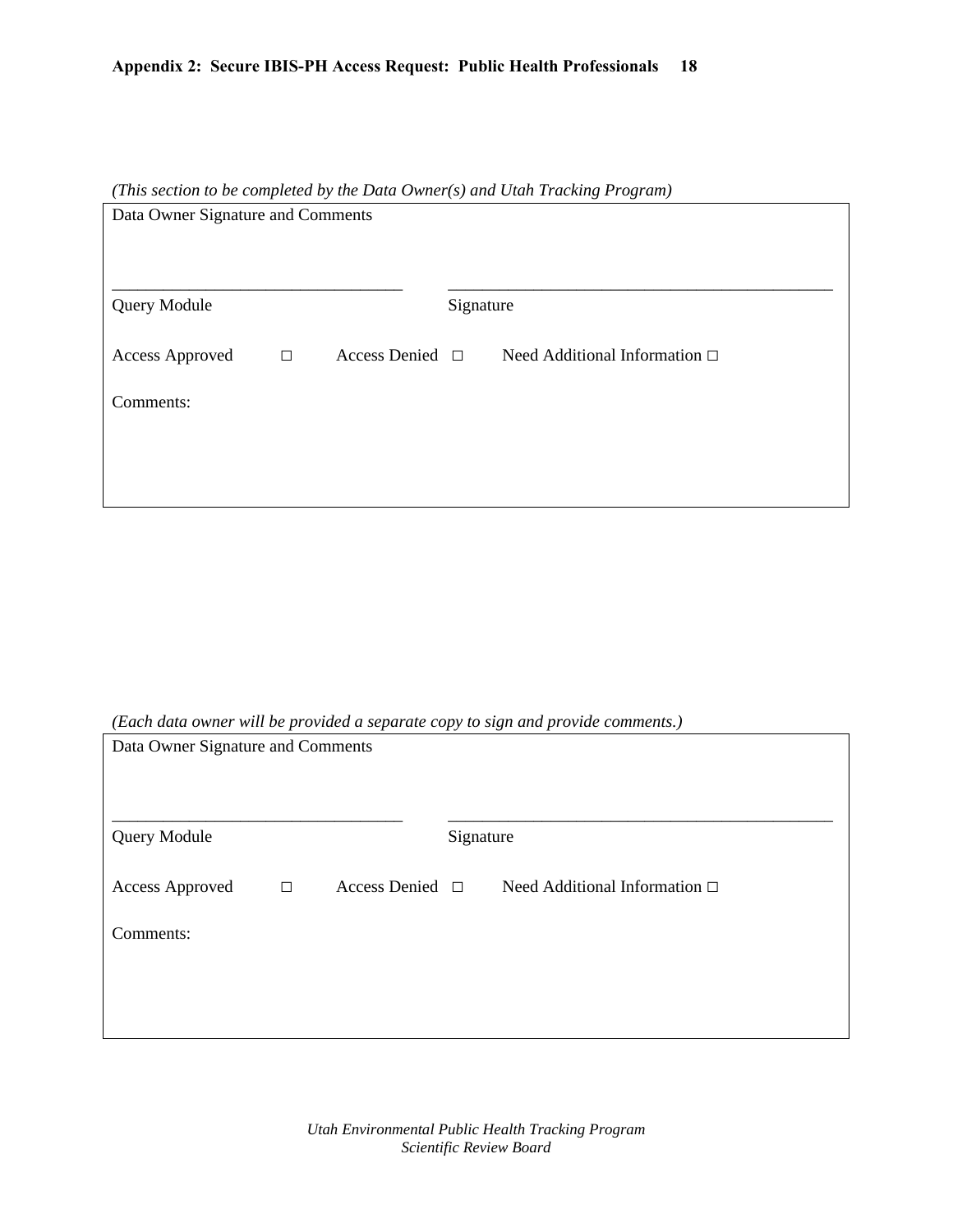| Data Owner Signature and Comments                |        |                      |           |                                    |  |
|--------------------------------------------------|--------|----------------------|-----------|------------------------------------|--|
| Query Module                                     |        |                      | Signature |                                    |  |
| <b>Access Approved</b>                           | $\Box$ | Access Denied $\Box$ |           | Need Additional Information $\Box$ |  |
| Comments:                                        |        |                      |           |                                    |  |
|                                                  |        |                      |           |                                    |  |
|                                                  |        |                      |           |                                    |  |
|                                                  |        |                      |           |                                    |  |
| Your application has been reviewed and approved. |        |                      |           |                                    |  |

Utah Tracking Program Manager Date approved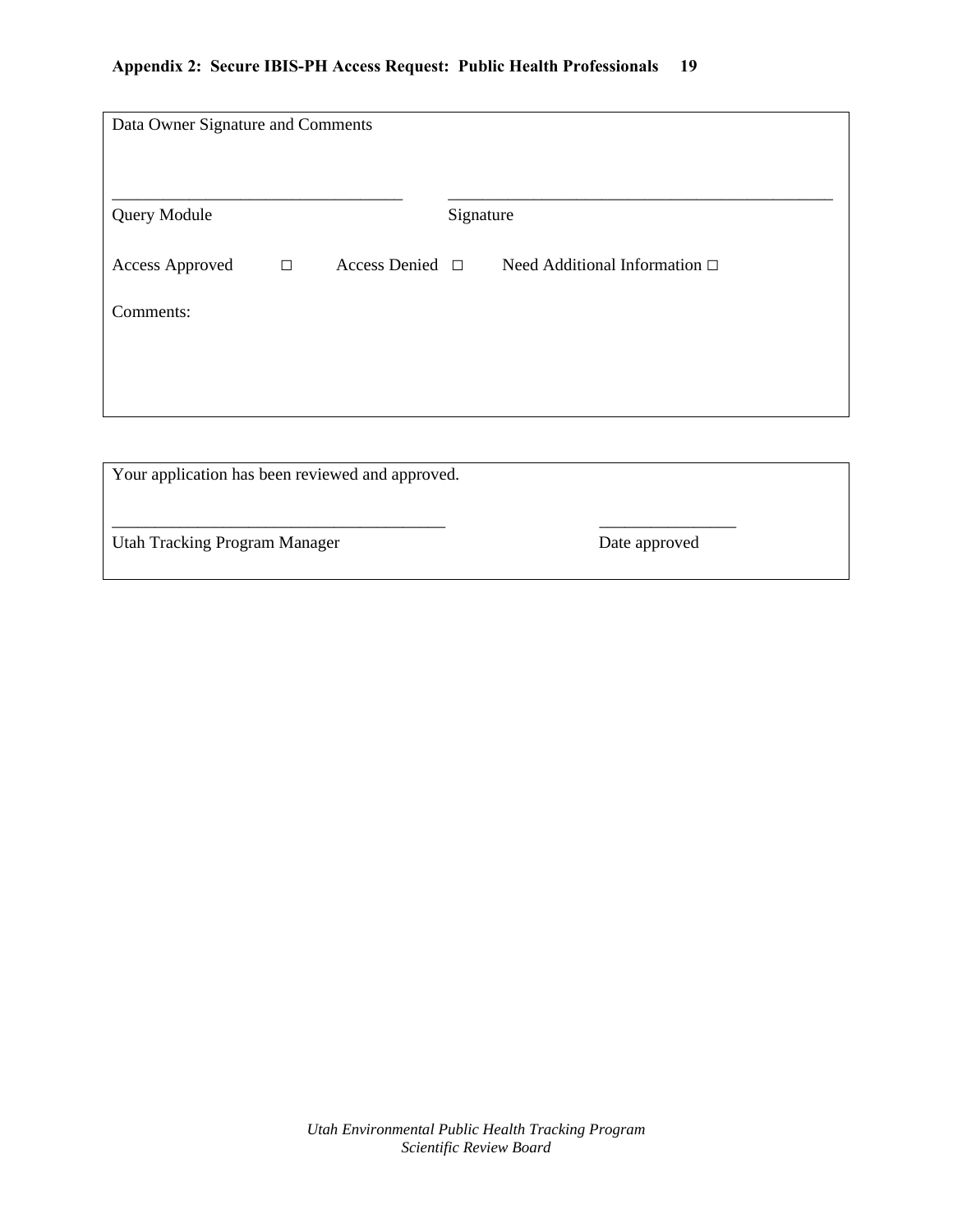# **Secure IBIS-PH Access Agreement Form: Public Health Professionals**

*This agreement must be completed by all research personnel will have access to Utah Tracking Network data in any form and in any phase of the project.*

Name: Title:

By initialing the following boxes and signing this agreement form, you (the public health professional named above) agree to comply with the following agreements and assurances supporting application for access to Utah Tracking Network data through Secure IBIS-PH or in any other form (to include all manipulations, tabulations, aggregations, summarizations, and verbal communication generated from the data).

Please initial each box.



I have read and shall comply with the Utah Tracking Program's consent policies. (Refer to the *Third Party Application for Access to IBIS-PH for Public Health Professionals* http://epht.health.utah.gov/epht-view/dataportal/SecureDatasetRegistration.html).



I will comply with all data use stipulations provided in writing by the data owner(s) as part of the approval of this application for access to data.

 I will provide the SRB with draft and final copies of public presentations (defined as any published paper, abstract, brief, report, letter, poster, speech, article, or other presentation that discloses data or information about the data, the data owner, or the Utah Tracking Network that is made available to the public (including organizational peers) through peer-reviewed or unreviewed journals, magazines, newsletters, professional or public conferences, public or organizational meetings, or other forums or events to which persons not associated with the public health professionals (i.e., any individual who has not submitted a Secure IBIS-PH Access Agreement Form and received SRB approval) could be in attendance or have access) as described with the SRB authorization to access the data. The data owner(s) will have opportunity to comment on or approve those reports prior to any publications or presentations.

I will provide the SRB with copies of public presentation materials for approval 30 days before the publication or submission for publication (even if submission will not immediately result in publication).

 I will comply with all state and federal laws, as well as department and program statues, rules, policies, use restrictions, and requirements regarding security, management, use, and disclosure, particularly those that protect the privacy of individuals and research subjects. I understand that violation of any local, state, or federal laws may subject me to criminal or civil prosecution or other penalties.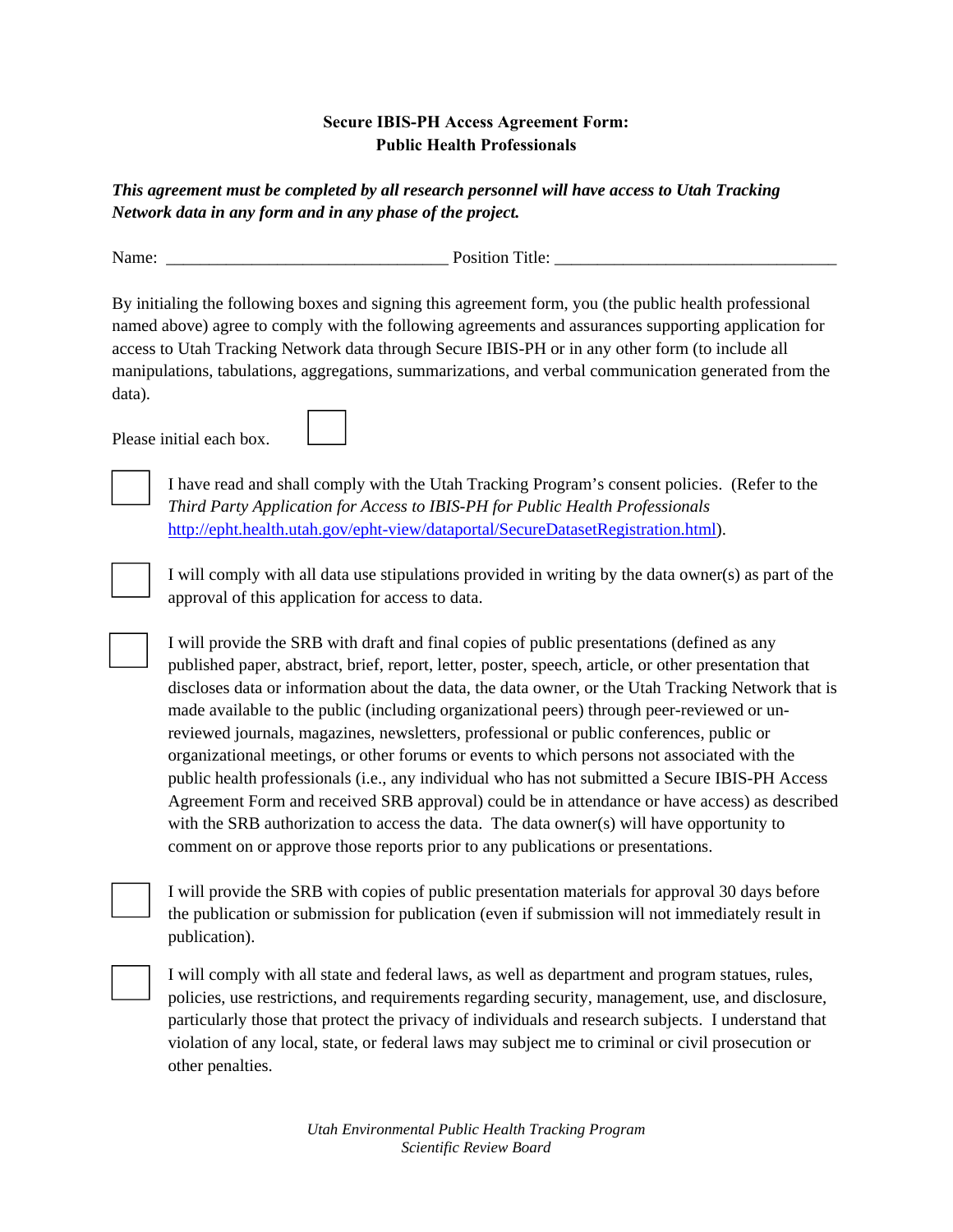I will use Secure IBIS-PH, and any other form of Utah Tracking Network data, only for the workrelated activities outlined in the Secure IBIS-PH Access Request and approved by the SRB.

I will make no use of the data for research or work-related objectives, analyses, or other uses not described in the approved Secure IBIS-PH Access Request without prior written authorization from the data owner(s). Use of the data for specific research projects requires the submission of a separate application and research proposal to be reviewed and approved by the SRB. I will not conduct specific research projects, particularly any projects that require IRB approval, without written approval and authorization from the SRB.



I will not provide, distribute, disclose, or otherwise share Utah Tracking Network data, obtained from Secure IBIS-PH data obtained from Secure IBIS-PH or in any other way, to or with other persons, researchers, or research projects unless approved by the SRB.



I will follow the procedures and methods described in the Secure IBIS-PH Access Request and in any modifications made by the SRB.

I will assure the integrity, confidentiality and the security of all Utah Tracking Network data in all forms. (See the online Policies and Procedure Manual for standards of data protection.)

I will comply with any and all restrictions, requirements, and stipulations described by the SRB

 I agree to be monitored by the SRB through the Utah Tracking Program, to provide progress and status reports as requested, and to meet other review process requirements as requested by the SRB.



 I will acknowledge the data owner(s) and the Utah Tracking Network in all public presentations (defined above) of Utah Tracking Network data and the findings derived from the data.



 I understand that I have an affirmative obligation to notify the Utah Tracking Program within 24 hours of any change in employment for either myself or any associated public health professional so that data rights may be adjusted accordingly.

| I understand that the Utah Tracking Program, the SRB, and the Utah Department of Health    |
|--------------------------------------------------------------------------------------------|
| (UDOH) do not guarantee the accuracy of the data they provide through Secure IBIS-PH or in |
| any other way.                                                                             |



 I understand that the Utah Tracking Program, the SRB, and the UDOH do not guarantee that Secure IBIS-PH and other forms of data access will be functional. The Utah Tracking Program, the SRB, and the UDOH members are not liable for problems accessing or processing data or for failures by public health professionals to meet deadlines because of problems with data or access.



 I understand that the failure to abide by any of these agreements, by myself or any associated individuals or organizations, will result in an immediate termination of data access, as well as a